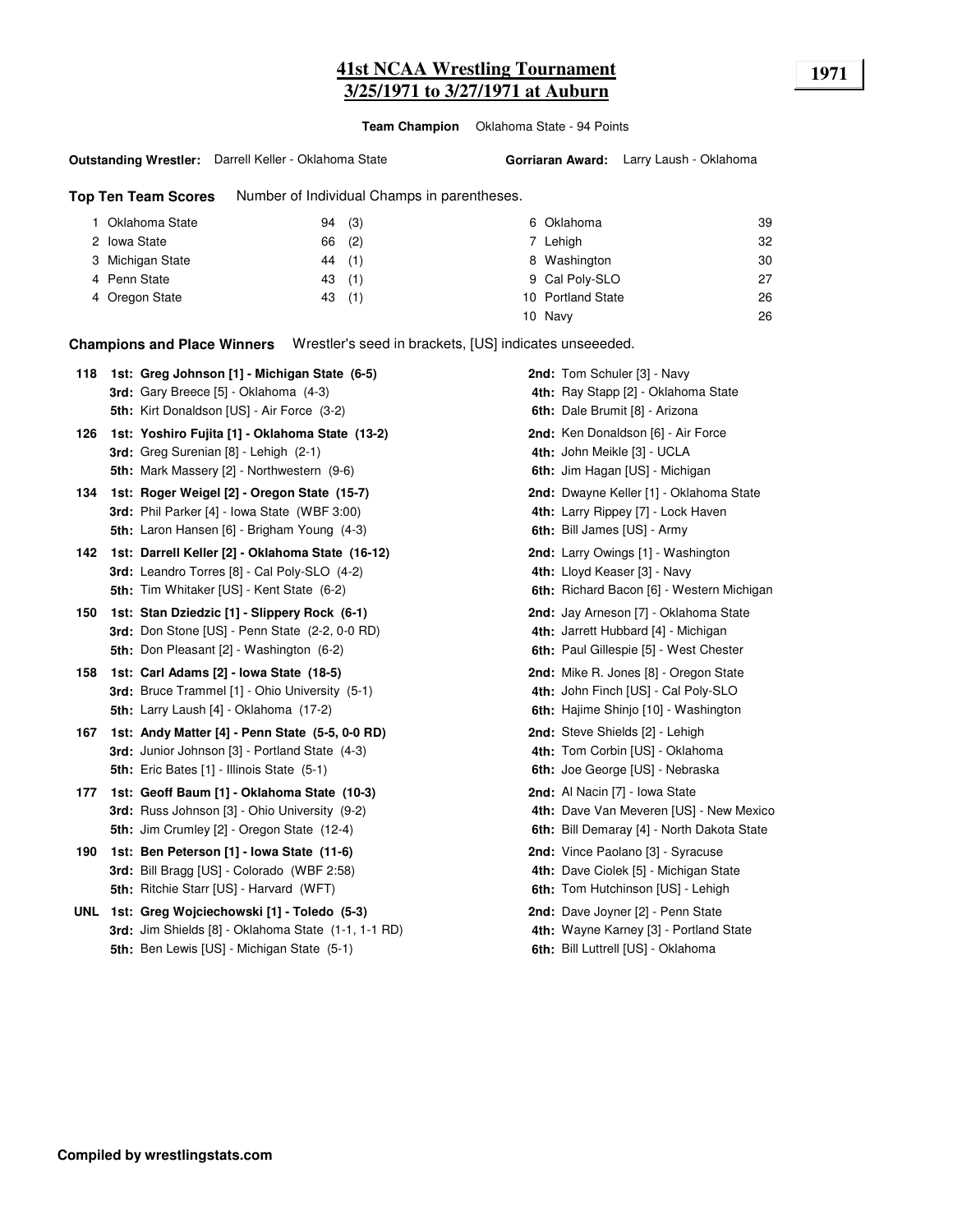## **3/25/1971 to 3/27/1971 at Auburn 1971 NCAA Wrestling Championship Page <sup>1</sup> of <sup>20</sup>**

| Steve Fergerson, Kansas State       |                         |                        |                  |                         |
|-------------------------------------|-------------------------|------------------------|------------------|-------------------------|
| Bye                                 | Steve Fergerson         |                        |                  |                         |
| Greg Johnson, Michigan State [1]    | Greg Johnson Fall 4:49  | Greg Johnson Fall 4:43 |                  | 118 Weight Class        |
| Kelly Bast, Drake                   |                         |                        |                  |                         |
| Stan Opp, South Dakota State [10]   |                         |                        | Greg Johnson 6-3 |                         |
| Chico Lutes, Indiana State          | Stan Opp 11-5           |                        |                  |                         |
| Gary Breece, Oklahoma [5]           |                         | Gary Breece 7-1        |                  |                         |
| Tom Phillips, Oregon State          | Gary Breece 14-9        |                        |                  |                         |
| Larry Baltezore, Army               |                         |                        |                  | Greg Johnson 13-4       |
| Charles Howell, San Diego State     | Larry Baltezore 5-2     |                        |                  |                         |
| Rusty Cunningham, SIU-Carbondale    | Dale Brumit 12-9        | Dale Brumit 7-3        |                  |                         |
| Dale Brumit, Arizona [8]            |                         |                        |                  |                         |
| Steve Nickolaus, Maryland           |                         |                        | Dale Brumit 4-3  |                         |
| Toshi Kasahara, Portland State [9]  | Toshi Kasahara 10-4     |                        |                  |                         |
| Ed Brown, SUNY-Buffalo              |                         | Dan Sherman 6-3        |                  |                         |
| Dan Sherman, Iowa [4]               | Dan Sherman 5-0         |                        |                  |                         |
| Kirt Donaldson, Air Force           |                         |                        |                  | Greg Johnson 6-5        |
| Bob Orta, Nebraska                  | Kirt Donaldson 3-3, 3-1 |                        |                  |                         |
| Scott Cahoon, Washington            |                         | Tom Schuler 4-2        |                  |                         |
| Tom Schuler, Navy [3]               | Tom Schuler Fall 6:13   |                        |                  |                         |
| Eddie Rew, Auburn                   |                         |                        | Tom Schuler 5-2  |                         |
| Gary McBride, Cal Poly-SLO [7]      | Gary McBride Fall 5:55  |                        |                  |                         |
| Dave Amato, Massachusetts           |                         | Gary McBride 6-0       |                  |                         |
| Keith Jeffrey, Weber State          | Keith Jeffrey 7-1       |                        |                  |                         |
| Nabil Guketlov, New York University |                         |                        |                  | Tom Schuler 7-7, 2-2 RD |
| Eddie Oquendo, UCLA                 | Eddie Oquendo 7-1       |                        |                  |                         |
| Jerry Hoddy, Michigan [6]           |                         | Ted Pease Fall 0:52    |                  |                         |
| Ted Pease, East Stroudsburg         | Ted Pease 4-2           |                        |                  |                         |
| Ray Stapp, Oklahoma State [2]       |                         |                        | Ray Stapp 4-3    |                         |
| Sam Arishita, Utah                  | Ray Stapp 9-5           |                        |                  |                         |
| Bye                                 |                         | Ray Stapp 7-6          |                  |                         |
| Jim Fiore, Temple                   | Jim Fiore               |                        |                  |                         |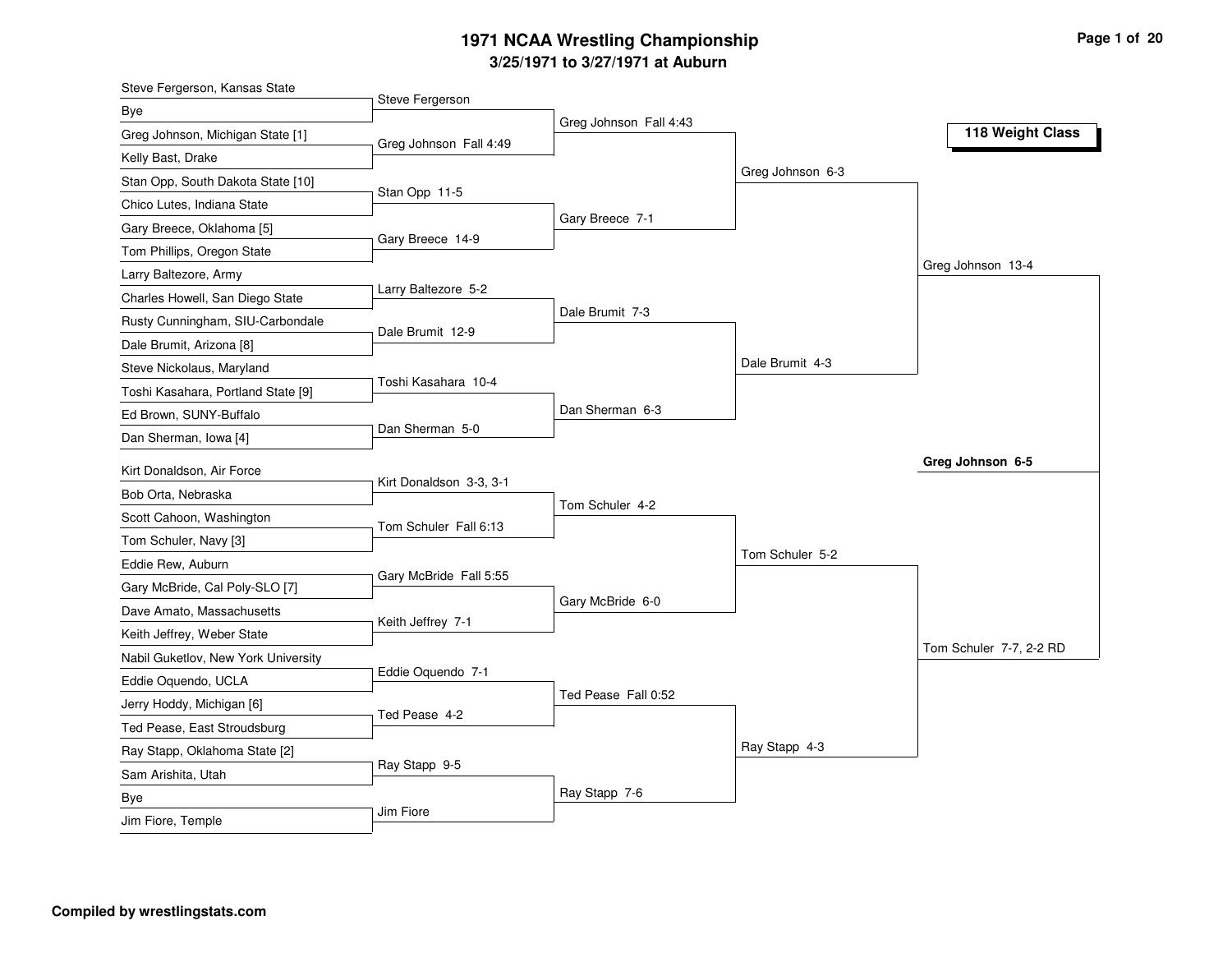# **3/25/1971 to 3/27/1971 at Auburn 1971 NCAA Wrestling Championship Page <sup>2</sup> of <sup>20</sup>**

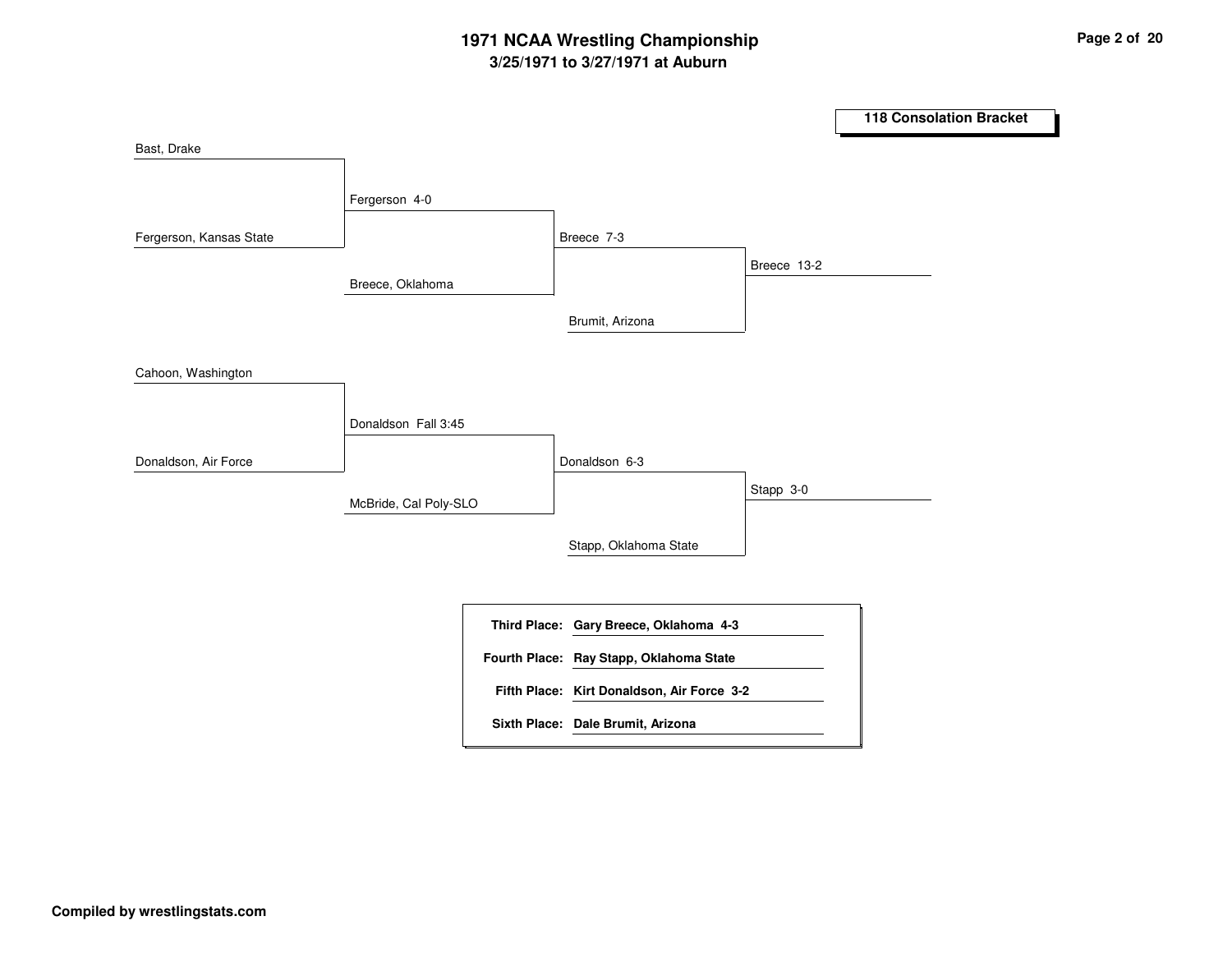## **3/25/1971 to 3/27/1971 at Auburn 1971 NCAA Wrestling Championship Page <sup>3</sup> of <sup>20</sup>**

| Ken Coleman, Utah State              |                            |                     |                     |                     |
|--------------------------------------|----------------------------|---------------------|---------------------|---------------------|
| Bye                                  | Ken Coleman                |                     |                     |                     |
| Ron Miller, Western Michigan         | Larry Munger 6-0           | Larry Munger 7-0    |                     | 126 Weight Class    |
| Larry Munger, Iowa State [5]         |                            |                     |                     |                     |
| Jim Hagan, Michigan                  |                            |                     | Yoshiro Fujita 11-2 |                     |
| Yoshiro Fujita, Oklahoma State [1]   | Yoshiro Fujita 11-2        |                     |                     |                     |
| Jim McArdle, Army                    |                            | Yoshiro Fujita 12-2 |                     |                     |
| Chuck Chambers, Brigham Young [10]   | Chuck Chambers 6-3         |                     |                     |                     |
| Mike Johnson, Colorado               |                            |                     |                     | Yoshiro Fujita 14-4 |
| Ken Gerdes, SIU-Carbondale [9]       | Ken Gerdes 4-4, 4-2        |                     |                     |                     |
| Lew Mason, Navy [4]                  |                            | Ken Gerdes 2-2, 5-2 |                     |                     |
| Glenn Anderson, Cal Poly-SLO         | Lew Mason 5-0              |                     |                     |                     |
| Don Wilson, Drake                    |                            |                     | Greg Surenian 5-2   |                     |
| Dave Reynolds, Massachusetts         | Dave Reynolds 8-7          |                     |                     |                     |
| Greg Surenian, Lehigh [8]            |                            | Greg Surenian 15-4  |                     |                     |
| Ron Crisman, Washington State        | Greg Surenian 9-6          |                     |                     |                     |
|                                      |                            |                     |                     | Yoshiro Fujita 13-2 |
| Chris Black, Franklin & Marshall [7] | Chris Black 12-5           |                     |                     |                     |
| Pat Kaveny, Washington               |                            | Chris Black 12-2    |                     |                     |
| Lester Seat, Oklahoma                | Serge Brunner 5-2          |                     |                     |                     |
| Serge Brunner, Brown                 |                            |                     | John Meikle 9-2     |                     |
| Jim Voss, Auburn                     | Nyal Kessinger 5-1         |                     |                     |                     |
| Nyal Kessinger, Wisconsin            |                            | John Meikle 3-1     |                     |                     |
| John Meikle, UCLA [3]                | John Meikle                |                     |                     |                     |
| Bye                                  |                            |                     |                     | Ken Donaldson 6-4   |
| Gary Kukuk, Arizona                  |                            |                     |                     |                     |
| Dale Murdock, Clarion                | Dale Murdock 4-2           |                     |                     |                     |
| Mark Massery, Northwestern [2]       | Mark Massery Fall 3:13     | Mark Massery 9-2    |                     |                     |
| Dan Monroe, East Carolina            |                            |                     |                     |                     |
| Reynaldo Contreras, Fresno State     |                            |                     | Ken Donaldson 6-4   |                     |
| Ken Donaldson, Air Force [6]         | Ken Donaldson Fall 9:15 OT |                     |                     |                     |
| Bynie Parker, Lock Haven             |                            | Ken Donaldson 11-3  |                     |                     |
| John Terry, Long Beach State         | Bynie Parker Fall 1:54     |                     |                     |                     |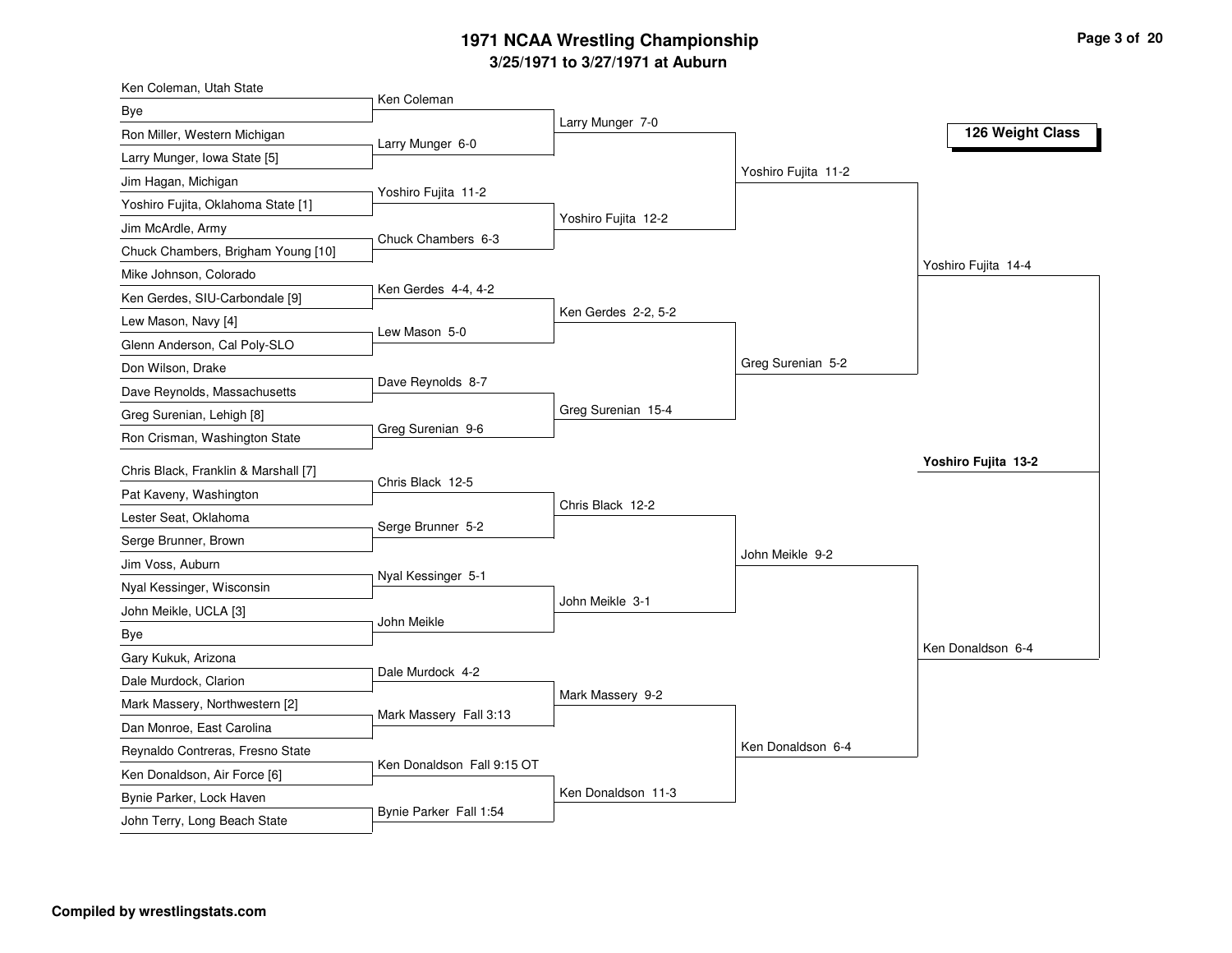# **3/25/1971 to 3/27/1971 at Auburn 1971 NCAA Wrestling Championship Page <sup>4</sup> of <sup>20</sup>**

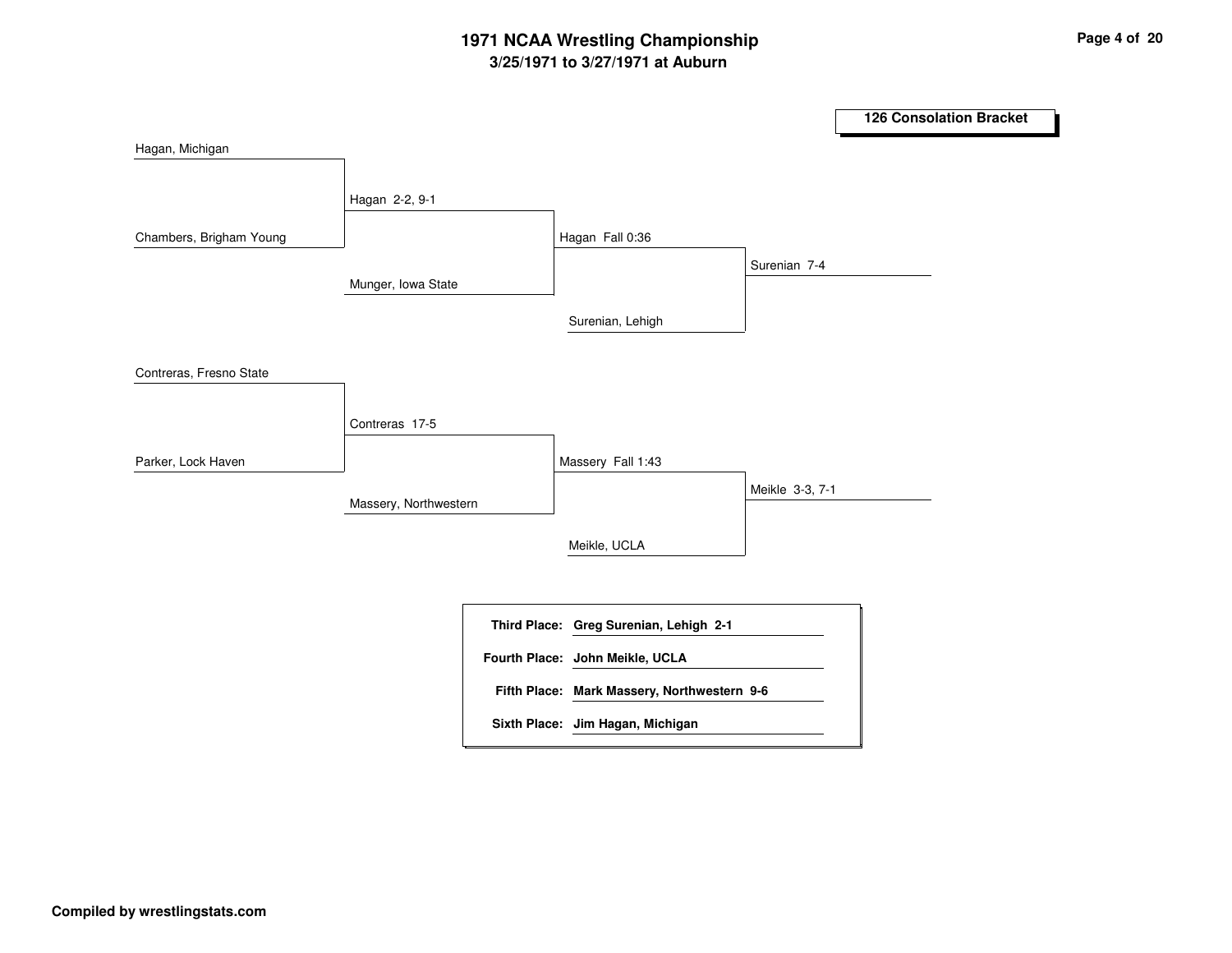## **3/25/1971 to 3/27/1971 at Auburn 1971 NCAA Wrestling Championship Page <sup>5</sup> of <sup>20</sup>**

| Ken Stockdale, Minnesota State [9] |                           |                        |                       |                   |
|------------------------------------|---------------------------|------------------------|-----------------------|-------------------|
| Ron Junko, Toledo [5]              | Ken Stockdale 9-2         | Bill James 8-5         |                       |                   |
| Bill James, Army                   | Bill James 7-0            |                        |                       | 134 Weight Class  |
| Bob Goodman, Missouri              |                           |                        |                       |                   |
| Pete Medley, California-Berkeley   |                           |                        | Dwayne Keller 11-2    |                   |
| Kemble Matter, East Stroudsburg    | Pete Medley 7-6           |                        |                       |                   |
| Dwayne Keller, Oklahoma State [1]  |                           | Dwayne Keller 14-2     |                       |                   |
| Dana Balum, Penn State             | Dwayne Keller Fall 4:02   |                        |                       |                   |
| Brent Merrill, Oregon              |                           |                        |                       | Dwayne Keller 5-0 |
| Phil Parker, Iowa State [4]        | Phil Parker 9-3           |                        |                       |                   |
| John Kaila, William & Mary         |                           | Phil Parker 7-2        |                       |                   |
| Bruce Carnes, Utah                 | Bruce Carnes Fall 6:05    |                        |                       |                   |
| Lyle Ballew, Washington            |                           |                        | Phil Parker 10-2      |                   |
| Reid Lamphere, Minnesota [8]       | Reid Lamphere 6-4         |                        |                       |                   |
| Gene Walker, Idaho State           |                           | Reid Lamphere 21-3     |                       |                   |
| Gary Christianson, Drake           | Gary Christianson 4-3     |                        |                       |                   |
| Larry Morgan, Cal Poly-SLO [10]    |                           |                        |                       | Roger Weigel 15-7 |
| Larry Rippey, Lock Haven [7]       | Larry Rippey 12-9         |                        |                       |                   |
| Joe Boone, Oklahoma                |                           | Larry Rippey Fall 7:09 |                       |                   |
|                                    |                           |                        |                       |                   |
|                                    | Joe Boone Fall 7:37       |                        |                       |                   |
| Scott Novotny, Illinois State      |                           |                        | Larry Rippey 7-5      |                   |
| Tom Milkovich, Michigan State [3]  | Tom Milkovich Fall 1:54   |                        |                       |                   |
| Thomas Talbert, Maryland           |                           | Tom Milkovich 4-3      |                       |                   |
| Shelly Goldberg, Massachusetts     | Brian Schmidt 15-5        |                        |                       |                   |
| Brian Schmidt, West Chester        |                           |                        |                       | Roger Weigel 16-5 |
| Jim Humphrey, Ohio State           | Laron Hansen 16-3         |                        |                       |                   |
| Laron Hansen, Brigham Young [6]    |                           | Laron Hansen 5-3       |                       |                   |
| Gil Mendez, UCLA                   | Rod Irwin 7-6             |                        |                       |                   |
| Rod Irwin, Slippery Rock           |                           |                        |                       |                   |
| Roger Weigel, Oregon State [2]     | Roger Weigel Fall 4:58    |                        | Roger Weigel 9-9, 8-7 |                   |
| Dave Waters, Lehigh                |                           |                        |                       |                   |
| Bye<br>Terry Stuehrenberg, Arizona | <b>Terry Stuehrenberg</b> | Roger Weigel 11-4      |                       |                   |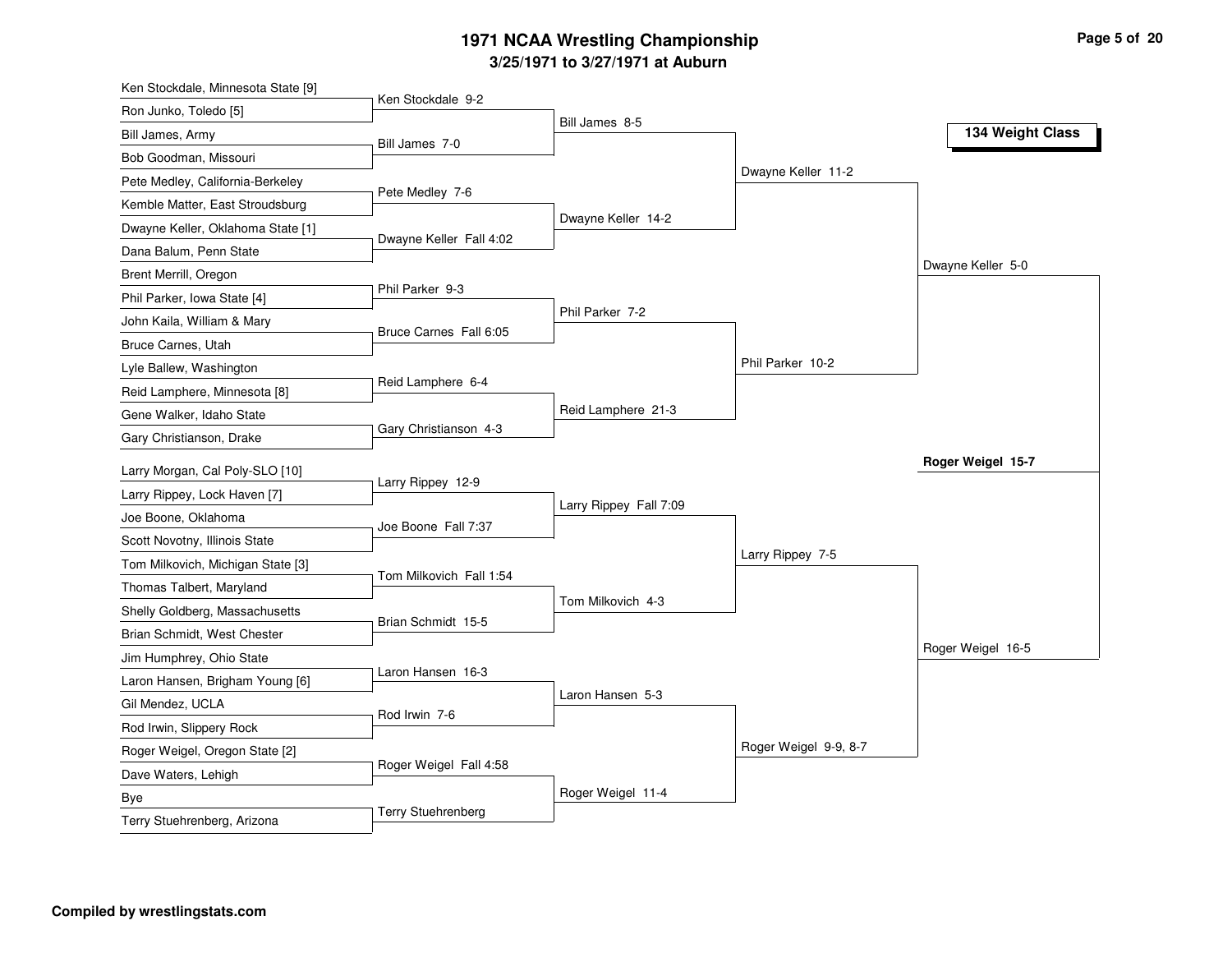# **3/25/1971 to 3/27/1971 at Auburn 1971 NCAA Wrestling Championship Page <sup>6</sup> of <sup>20</sup>**

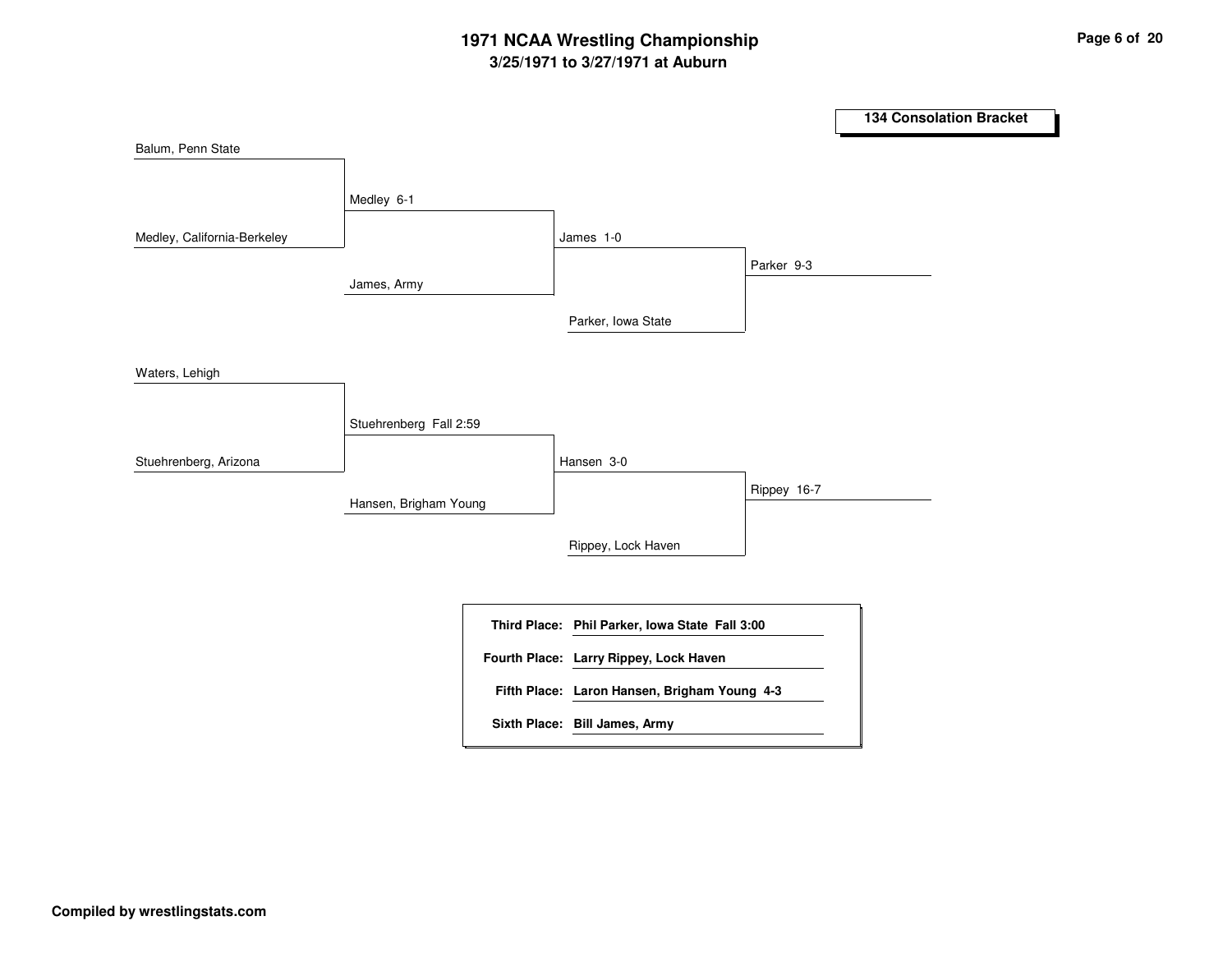# **3/25/1971 to 3/27/1971 at Auburn 1971 NCAA Wrestling Championship Page <sup>7</sup> of <sup>20</sup>**

| Rob Brown, Oregon State             | Rob Brown              |                        |                    |                            |
|-------------------------------------|------------------------|------------------------|--------------------|----------------------------|
| Bye                                 |                        | Rob Brown 6-4          |                    |                            |
| Ron Kenworthy, Brigham Young [5]    | Ron Kenworthy 5-1      |                        |                    | 142 Weight Class           |
| William Willetts, Indiana           |                        |                        |                    |                            |
| Chester Cook, California PA         |                        |                        | Larry Owings 17-2  |                            |
| Pat Coleman, Harvard                | Chester Cook 4-3       |                        |                    |                            |
| Tim Whitaker, Kent State            |                        | Larry Owings Fall 1:36 |                    |                            |
| Larry Owings, Washington [1]        | Larry Owings Fall 6:12 |                        |                    |                            |
| Alray Johnson, West Chester         |                        |                        |                    | Larry Owings 5-2           |
| Leandro Torres, Cal Poly-SLO [8]    | Leandro Torres 4-3     |                        |                    |                            |
| John Pegues, Virginia               | Bruce Burnett 11-7     | Leandro Torres 4-3     |                    |                            |
| Bruce Burnett, Idaho State [10]     |                        |                        |                    |                            |
| Tom Lotko, Nebraska                 |                        |                        | Leandro Torres 4-1 |                            |
| Paul Brodmerkel, Lock Haven         | Paul Brodmerkel 6-2    |                        |                    |                            |
| Mark King, Michigan                 |                        | Bob Bergen 3-2         |                    |                            |
| Bob Bergen, Portland State [4]      | Bob Bergen 15-6        |                        |                    |                            |
| Clay Jester, Massachusetts          |                        |                        |                    | Darrell Keller 16-12       |
| James Guizzotti, Ashland [7]        | James Guizzotti 10-4   |                        |                    |                            |
| Doug Moses, Iowa State              |                        | James Guizzotti 9-2    |                    |                            |
| <b>Bye</b>                          | Doug Moses             |                        |                    |                            |
| Mike Spohn, East Carolina           |                        |                        | Lloyd Keaser 8-7   |                            |
| Wayne Montz, Colorado               | Wayne Montz 10-3       |                        |                    |                            |
| Greg Morgan, Ohio University [9]    |                        | Lloyd Keaser Fall 6:21 |                    |                            |
| Lloyd Keaser, Navy [3]              | Lloyd Keaser 9-2       |                        |                    |                            |
| Neil Duncan, Hofstra                |                        |                        |                    | Darrell Keller 5-5, 3-3 RD |
| Sam Bessinger, Utah State           | Sam Bessinger 7-2      |                        |                    |                            |
| Tony Ptak, East Stroudsburg         |                        | Richard Bacon 6-2      |                    |                            |
|                                     | Richard Bacon 12-8     |                        |                    |                            |
| Richard Bacon, Western Michigan [6] |                        |                        | Darrell Keller 8-0 |                            |
| Tom Cox, Slippery Rock              | Dave Thomas 6-4        |                        |                    |                            |
| Dave Thomas, Stanford               |                        | Darrell Keller 6-0     |                    |                            |
| Bye                                 | Darrell Keller         |                        |                    |                            |
| Darrell Keller, Oklahoma State [2]  |                        |                        |                    |                            |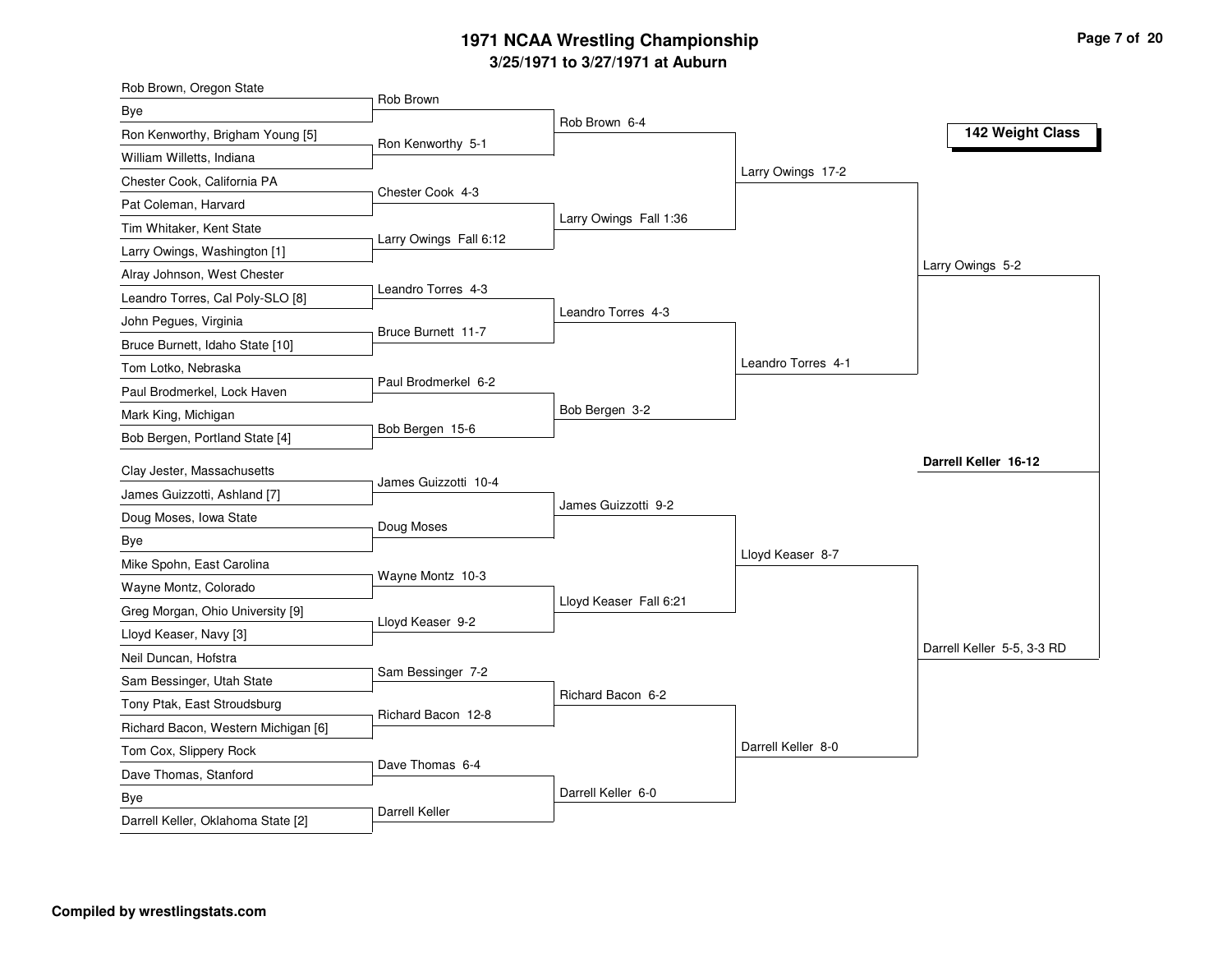# **3/25/1971 to 3/27/1971 at Auburn 1971 NCAA Wrestling Championship Page <sup>8</sup> of <sup>20</sup>**

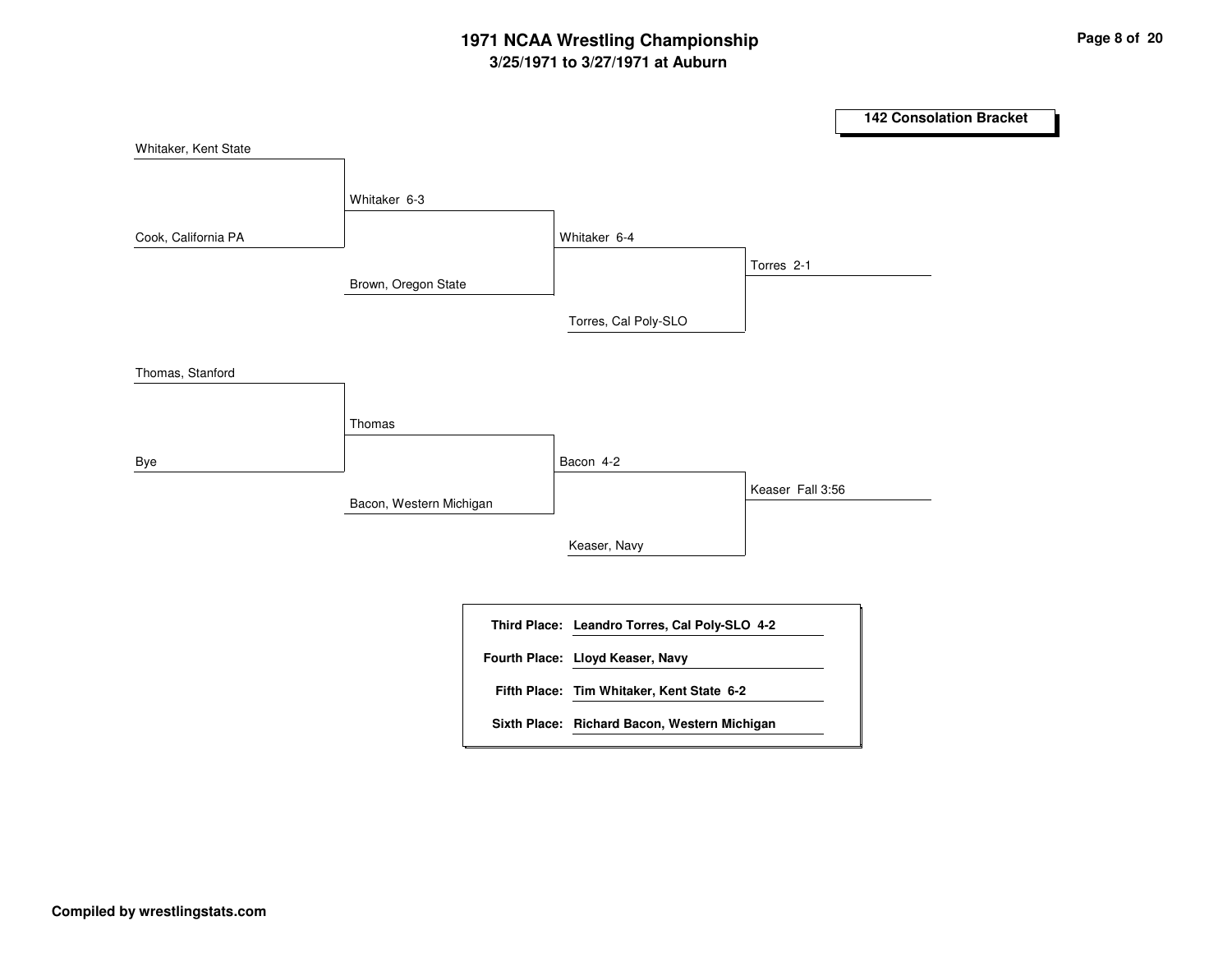## **3/25/1971 to 3/27/1971 at Auburn 1971 NCAA Wrestling Championship Page <sup>9</sup> of <sup>20</sup>**

| Glenn Nowicki, Missouri            | Glenn Nowicki           |                      |                     |                         |
|------------------------------------|-------------------------|----------------------|---------------------|-------------------------|
| Bye                                |                         | Paul Gillespie 14-6  |                     |                         |
| Jim Callard, Air Force             | Paul Gillespie 3-2      |                      |                     | 150 Weight Class        |
| Paul Gillespie, West Chester [5]   |                         |                      |                     |                         |
| Stan Dziedzic, Slippery Rock [1]   | Stan Dziedzic 14-1      |                      | Stan Dziedzic 4-0   |                         |
| Jules Plaisance, Louisiana State   |                         |                      |                     |                         |
| Gary Baker, Drake                  | Chris Horpel 10-3       | Stan Dziedzic 8-0    |                     |                         |
| Chris Horpel, Stanford             |                         |                      |                     |                         |
| Steve Morelli, Dartmouth           |                         |                      |                     | Stan Dziedzic 7-5       |
| Jarrett Hubbard, Michigan [4]      | Jarrett Hubbard 8-3     |                      |                     |                         |
| Herb Campbell, Lehigh              | Herb Campbell 11-6      | Jarrett Hubbard 10-2 |                     |                         |
| Phil Palady, Washington State      |                         |                      |                     |                         |
| Marlin Grahn, Portland State [8]   |                         |                      | Jarrett Hubbard 8-4 |                         |
| Tom Rivoirie, Bucknell             | Marlin Grahn Fall 6:19  |                      |                     |                         |
| Rondo Fehlberg, Brigham Young [10] |                         | Rondo Fehlberg 7-4   |                     |                         |
| Dave Bock, Iowa State [9]          | Rondo Fehlberg 8-3      |                      |                     |                         |
| Jay Arneson, Oklahoma State [7]    |                         |                      |                     | Stan Dziedzic 6-1       |
| Tim Fisher, Idaho State            | Jay Arneson 9-1         |                      |                     |                         |
| Tom Minkel, Central Michigan       |                         | Jay Arneson 5-2      |                     |                         |
| Don Stone, Penn State              | Don Stone 9-7           |                      |                     |                         |
| Don Stahlman, New Hampshire        |                         |                      | Jay Arneson 13-5    |                         |
| Steve Thomas, Oregon State         | Steve Thomas 9-4        |                      |                     |                         |
| Mike Medchill, Minnesota State     |                         | Steve Thomas 10-6    |                     |                         |
| Richard Casey, SIU-Carbondale [3]  | Richard Casey Fall 0:35 |                      |                     |                         |
| Allyn Cooke, Cal Poly-SLO          |                         |                      |                     | Jay Arneson 1-1, 1-1 RD |
| Clyde Smith, Northwestern [6]      | Clyde Smith 5-3         |                      |                     |                         |
| Gary Coley, Arizona State          |                         | Clyde Smith 4-2      |                     |                         |
| Mike Gilpin, Oklahoma              | Mike Gilpin 14-7        |                      |                     |                         |
| Dave Strauss, Maryland             |                         |                      | Don Pleasant 8-1    |                         |
| Don Pleasant, Washington [2]       | Don Pleasant Fall 4:42  |                      |                     |                         |
| Bye                                |                         | Don Pleasant 6-3     |                     |                         |
|                                    | <b>Bill Saye</b>        |                      |                     |                         |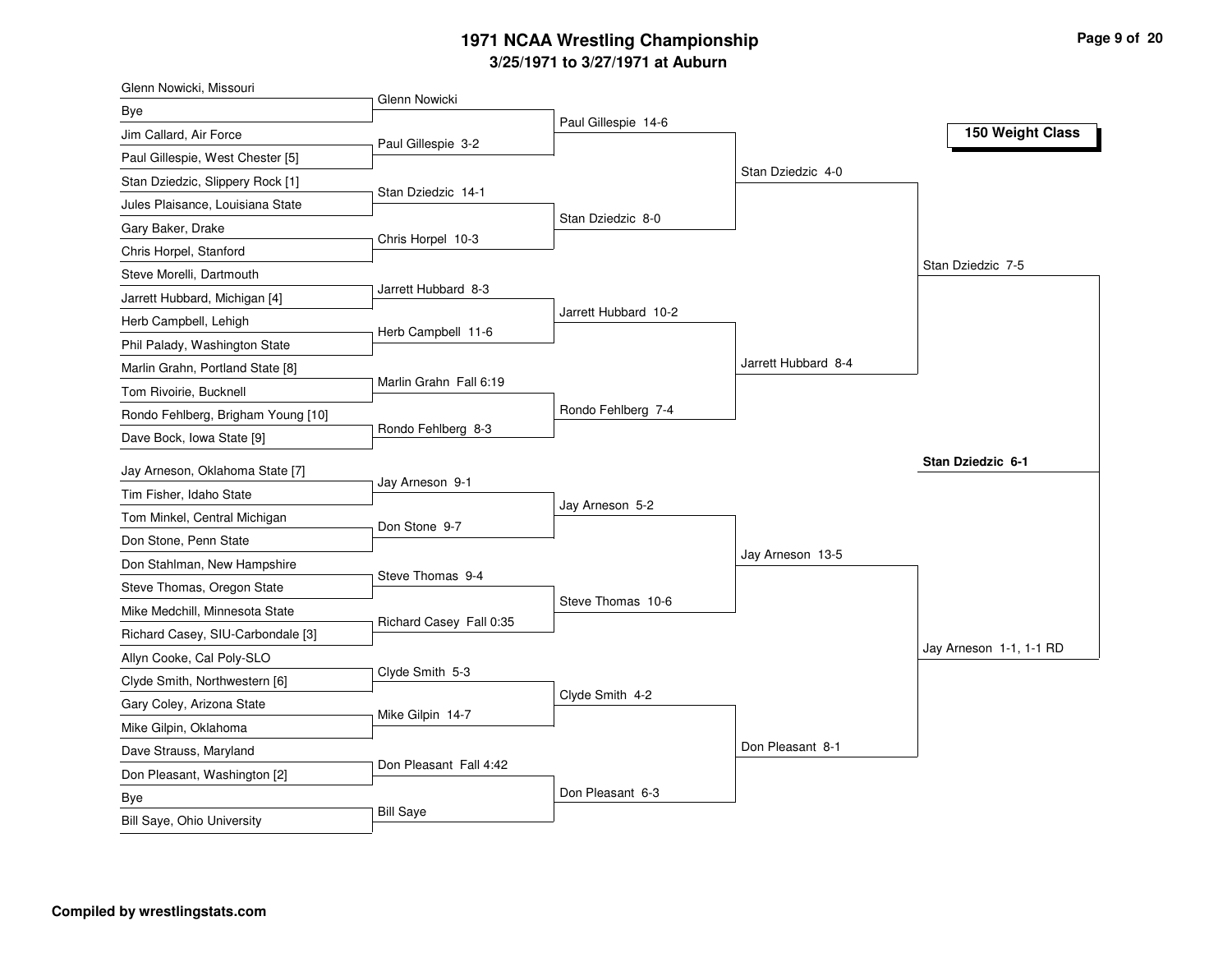# **3/25/1971 to 3/27/1971 at Auburn 1971 NCAA Wrestling Championship Page <sup>10</sup> of <sup>20</sup>**

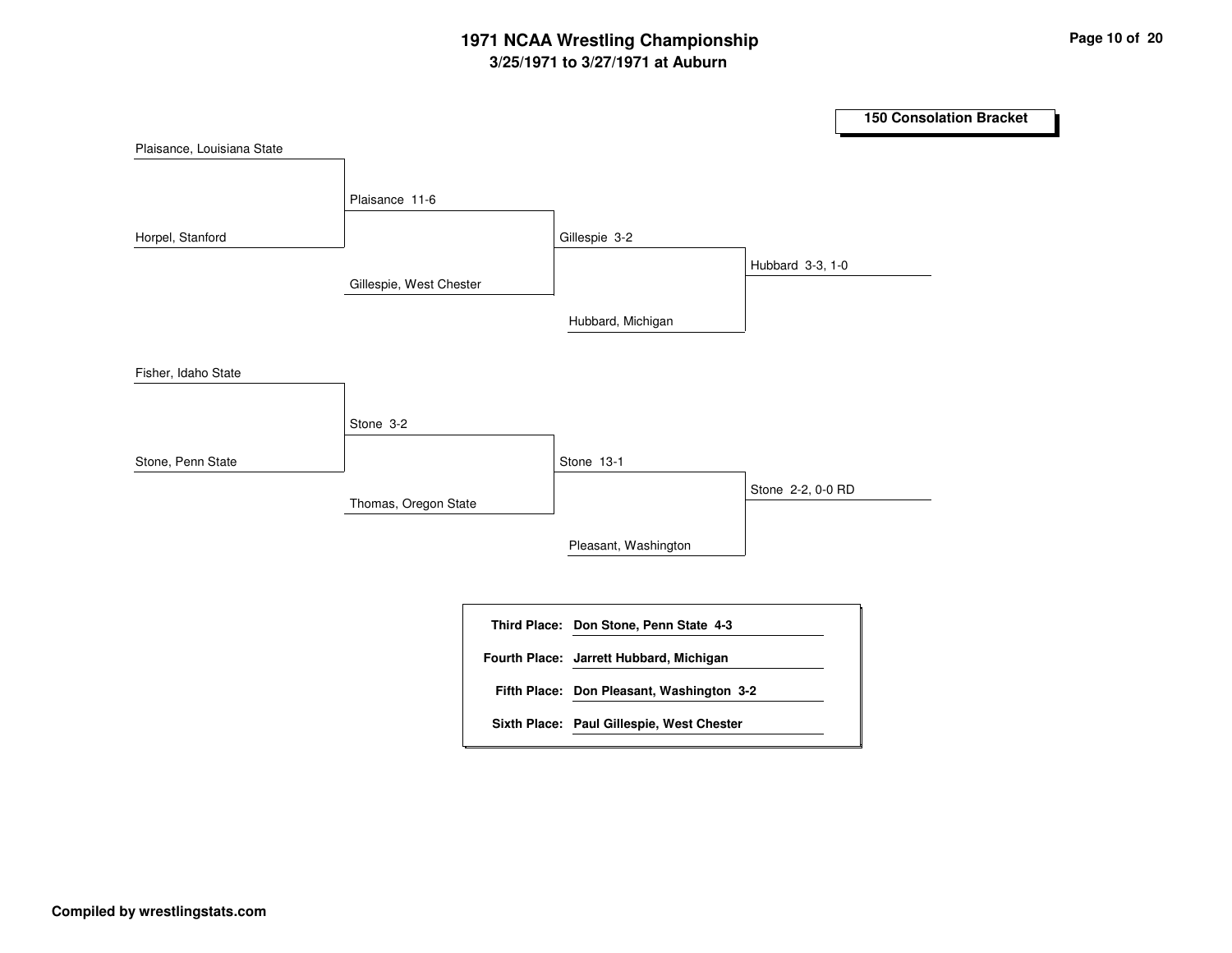# **3/25/1971 to 3/27/1971 at Auburn 1971 NCAA Wrestling Championship Page <sup>11</sup> of <sup>20</sup>**

| Charles Baurer, New Hampshire      | <b>Charles Baurer</b>      |                         |                      |                   |
|------------------------------------|----------------------------|-------------------------|----------------------|-------------------|
| Bye                                |                            | Bruce Trammel Fall 1:22 |                      |                   |
| Tom Graddy, Oklahoma State         | Bruce Trammel 3-3, 1-1 SRD |                         |                      | 158 Weight Class  |
| Bruce Trammel, Ohio University [1] |                            |                         |                      |                   |
| Wade Schalles, Clarion [5]         |                            |                         | Bruce Trammel 8-4    |                   |
| Steve Sanchez, Portland State      | Wade Schalles 8-2          |                         |                      |                   |
| Tom Meier, Nebraska                |                            | Wade Schalles Fall 4:15 |                      |                   |
| Dennis Buford, Western Michigan    | Dennis Buford Fall 3:15    |                         |                      |                   |
| Bye                                |                            |                         |                      | Mike R. Jones 9-7 |
| Tony DeMeno, West Chester          | Tony DeMeno                |                         |                      |                   |
| Larry Laush, Oklahoma [4]          |                            | Larry Laush Fall 7:21   |                      |                   |
| Tom Quinn, Michigan [9]            | Larry Laush Fall 5:23      |                         |                      |                   |
| Curt Bourg, Missouri               |                            |                         | Mike R. Jones 8-4    |                   |
| George Paulus, Kent State          | George Paulus 14-4         |                         |                      |                   |
| John Sattler, Navy                 |                            | Mike R. Jones Fall 6:15 |                      |                   |
| Mike R. Jones, Oregon State [8]    | Mike R. Jones 11-1         |                         |                      |                   |
|                                    |                            |                         |                      |                   |
|                                    |                            |                         |                      | Carl Adams 18-5   |
| Clint Young, Northern Iowa         | George Myers 5-4           |                         |                      |                   |
| George Myers, Maryland             |                            | Rick Radman 9-2         |                      |                   |
| Charles Shepherd, Utah [3]         | Rick Radman 10-3           |                         |                      |                   |
| Rick Radman, Michigan State        |                            |                         | Hajime Shinjo 5-1    |                   |
| Steve Dildine, Alabama [7]         | Hajime Shinjo 11-8         |                         |                      |                   |
| Hajime Shinjo, Washington [10]     |                            |                         |                      |                   |
| Mark Faller, Harvard               | Mark Faller                | Hajime Shinjo Fall 4:59 |                      |                   |
| Bye                                |                            |                         |                      | Carl Adams 3-2    |
| Rich Bacastow, Lehigh              |                            |                         |                      |                   |
| Carl Adams, Iowa State [2]         | Carl Adams 9-1             |                         |                      |                   |
| John Finch, Cal Poly-SLO           | John Finch 4-2             | Carl Adams 5-2          |                      |                   |
| Gary Hill, Wyoming                 |                            |                         |                      |                   |
| Gerald Strauman, Western Illinois  |                            |                         | Carl Adams Fall 4:55 |                   |
| Kevin Fennell, California-Berkeley | Gerald Strauman 13-6       |                         |                      |                   |
| Bye                                | Clyde Frantz               | Clyde Frantz Fall 0:38  |                      |                   |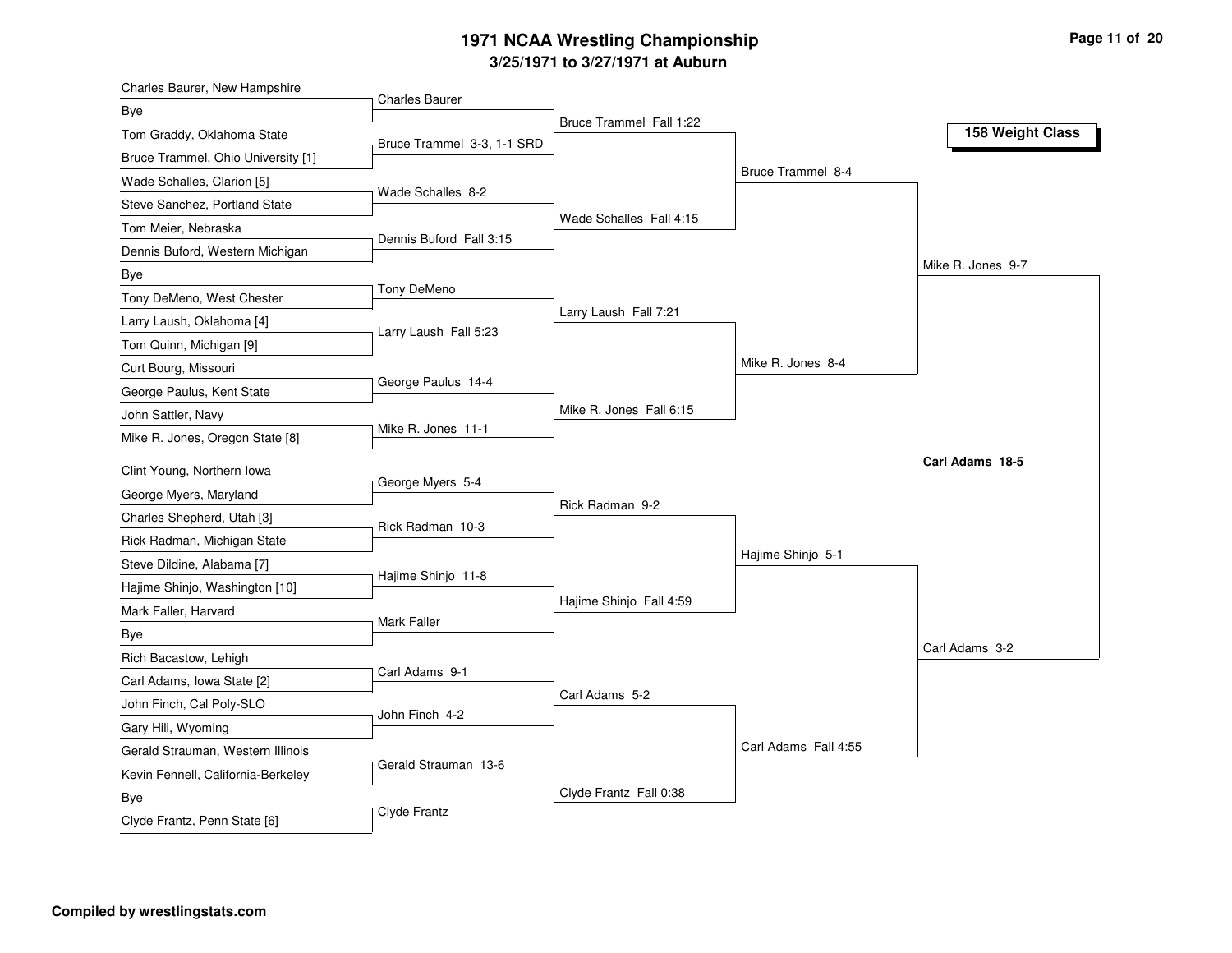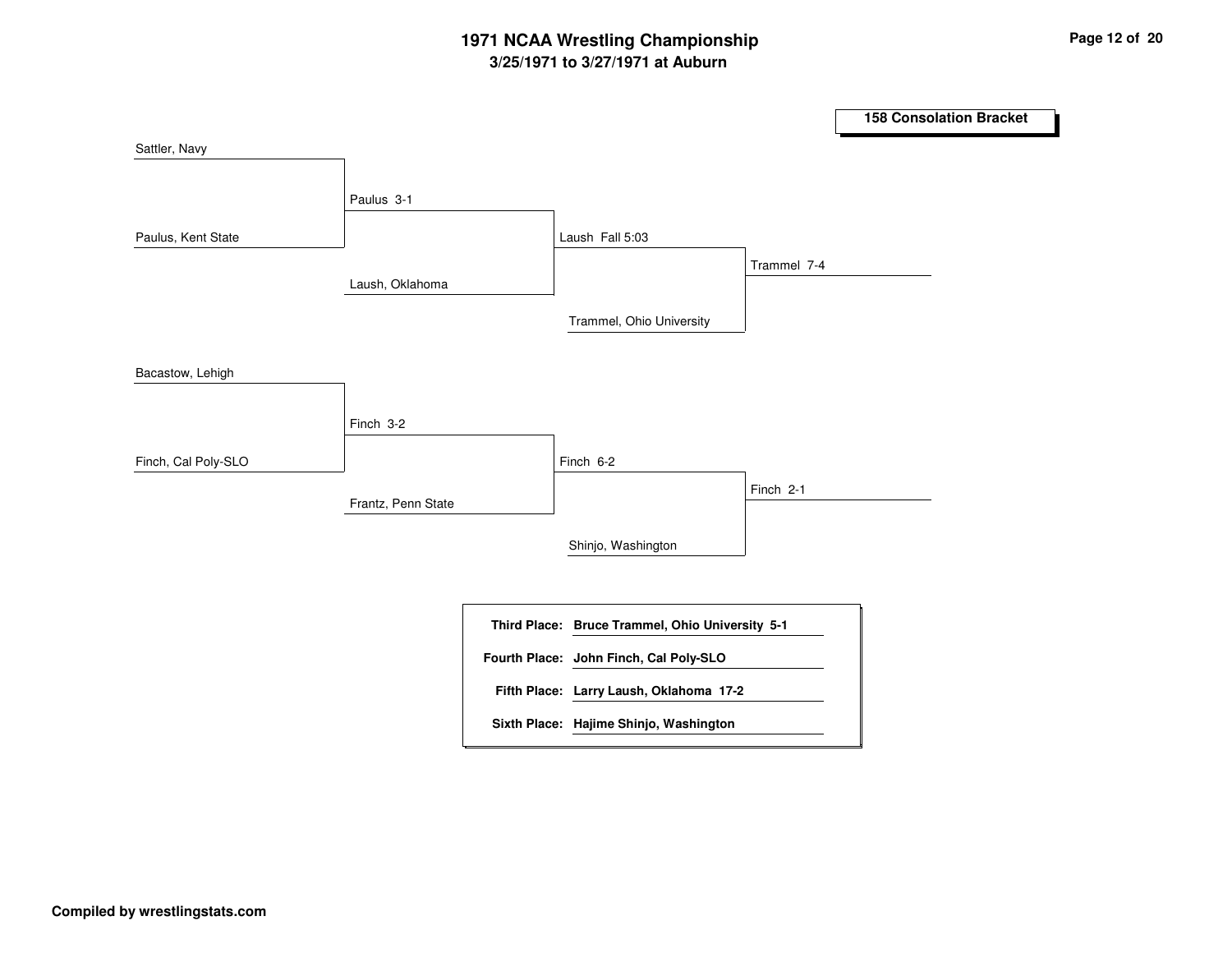# **3/25/1971 to 3/27/1971 at Auburn 1971 NCAA Wrestling Championship Page <sup>13</sup> of <sup>20</sup>**

| Mike Roberts 10-1<br>Mike Roberts, Auburn [9]<br>Eric Bates 12-2<br>167 Weight Class<br>Eric Bates, Illinois State [1]<br>Eric Bates 6-0<br>Sam Spring, Montana State<br>Eric Bates 10-2<br>Bill Murdock, Washington<br>Bill Murdock Fall 1:55<br>Bruce Hosta, Ohio University<br>Bill Murdock 8-3<br>John Caccia, Idaho State [5]<br>John Caccia 806<br>Bob Kuhn, Pittsburgh [10]<br>Andy Matter 6-0<br>Sam Hieronymus, Washington State<br>John Sorochinsky 15-8<br>John Sorochinsky, Brigham Young<br>John Sorochinsky Fall 3:58<br>Gerry Willetts, Wilkes<br>Gerry Willetts 9-4<br>Don Carder, Oklahoma State [8]<br>Andy Matter 12-2<br>Andy Matter, Penn State [4]<br>Andy Matter 14-6<br>Ken Hagen, Seattle Pacific<br>Andy Matter 10-6<br>Tom Corbin, Oklahoma<br>Tom Corbin 9-4<br>Bill Hitesman, Winona State<br>Andy Matter 5-5, 0-0 RD<br>Junior Johnson, Portland State [3]<br>Junior Johnson 5-1<br>Bill Stauffer, Hofstra<br>Junior Johnson 8-1<br>Mike Beaman, Drake<br>Rob Huizenga 9-3<br>Rob Huizenga, Michigan<br>Junior Johnson 3-2<br>Bill Simpson, Clarion<br>Bill Simpson 5-3<br>Gary Graham, San Diego State<br>Bill Simpson 7-5<br>Steve Rhode, North Carolina State<br>Gerald Malecek 6-1<br>Gerald Malecek, Michigan State [7]<br>Steve Shields 2-2, 1-1 RD<br>Scott Whimpey, Weber State<br>Scott Whimpey 8-3<br>Dale Seavey, Oregon<br>Steve Shields 4-1<br>Steve Shields, Lehigh [2]<br>Steve Shields 4-4, 1-1 RD<br>Joe George, Nebraska<br>Steve Shields 4-2<br>Steve Schmuldt, Brown<br>Bill Schellhorn 11-5<br>Bill Schellhorn, Slippery Rock | John Stevenson, Franklin & Marshall |  |  |
|----------------------------------------------------------------------------------------------------------------------------------------------------------------------------------------------------------------------------------------------------------------------------------------------------------------------------------------------------------------------------------------------------------------------------------------------------------------------------------------------------------------------------------------------------------------------------------------------------------------------------------------------------------------------------------------------------------------------------------------------------------------------------------------------------------------------------------------------------------------------------------------------------------------------------------------------------------------------------------------------------------------------------------------------------------------------------------------------------------------------------------------------------------------------------------------------------------------------------------------------------------------------------------------------------------------------------------------------------------------------------------------------------------------------------------------------------------------------------------------------------------------------------------------------------------------------------------|-------------------------------------|--|--|
|                                                                                                                                                                                                                                                                                                                                                                                                                                                                                                                                                                                                                                                                                                                                                                                                                                                                                                                                                                                                                                                                                                                                                                                                                                                                                                                                                                                                                                                                                                                                                                                  |                                     |  |  |
|                                                                                                                                                                                                                                                                                                                                                                                                                                                                                                                                                                                                                                                                                                                                                                                                                                                                                                                                                                                                                                                                                                                                                                                                                                                                                                                                                                                                                                                                                                                                                                                  |                                     |  |  |
|                                                                                                                                                                                                                                                                                                                                                                                                                                                                                                                                                                                                                                                                                                                                                                                                                                                                                                                                                                                                                                                                                                                                                                                                                                                                                                                                                                                                                                                                                                                                                                                  |                                     |  |  |
|                                                                                                                                                                                                                                                                                                                                                                                                                                                                                                                                                                                                                                                                                                                                                                                                                                                                                                                                                                                                                                                                                                                                                                                                                                                                                                                                                                                                                                                                                                                                                                                  |                                     |  |  |
|                                                                                                                                                                                                                                                                                                                                                                                                                                                                                                                                                                                                                                                                                                                                                                                                                                                                                                                                                                                                                                                                                                                                                                                                                                                                                                                                                                                                                                                                                                                                                                                  |                                     |  |  |
|                                                                                                                                                                                                                                                                                                                                                                                                                                                                                                                                                                                                                                                                                                                                                                                                                                                                                                                                                                                                                                                                                                                                                                                                                                                                                                                                                                                                                                                                                                                                                                                  |                                     |  |  |
|                                                                                                                                                                                                                                                                                                                                                                                                                                                                                                                                                                                                                                                                                                                                                                                                                                                                                                                                                                                                                                                                                                                                                                                                                                                                                                                                                                                                                                                                                                                                                                                  |                                     |  |  |
|                                                                                                                                                                                                                                                                                                                                                                                                                                                                                                                                                                                                                                                                                                                                                                                                                                                                                                                                                                                                                                                                                                                                                                                                                                                                                                                                                                                                                                                                                                                                                                                  |                                     |  |  |
|                                                                                                                                                                                                                                                                                                                                                                                                                                                                                                                                                                                                                                                                                                                                                                                                                                                                                                                                                                                                                                                                                                                                                                                                                                                                                                                                                                                                                                                                                                                                                                                  |                                     |  |  |
|                                                                                                                                                                                                                                                                                                                                                                                                                                                                                                                                                                                                                                                                                                                                                                                                                                                                                                                                                                                                                                                                                                                                                                                                                                                                                                                                                                                                                                                                                                                                                                                  |                                     |  |  |
|                                                                                                                                                                                                                                                                                                                                                                                                                                                                                                                                                                                                                                                                                                                                                                                                                                                                                                                                                                                                                                                                                                                                                                                                                                                                                                                                                                                                                                                                                                                                                                                  |                                     |  |  |
|                                                                                                                                                                                                                                                                                                                                                                                                                                                                                                                                                                                                                                                                                                                                                                                                                                                                                                                                                                                                                                                                                                                                                                                                                                                                                                                                                                                                                                                                                                                                                                                  |                                     |  |  |
|                                                                                                                                                                                                                                                                                                                                                                                                                                                                                                                                                                                                                                                                                                                                                                                                                                                                                                                                                                                                                                                                                                                                                                                                                                                                                                                                                                                                                                                                                                                                                                                  |                                     |  |  |
|                                                                                                                                                                                                                                                                                                                                                                                                                                                                                                                                                                                                                                                                                                                                                                                                                                                                                                                                                                                                                                                                                                                                                                                                                                                                                                                                                                                                                                                                                                                                                                                  |                                     |  |  |
|                                                                                                                                                                                                                                                                                                                                                                                                                                                                                                                                                                                                                                                                                                                                                                                                                                                                                                                                                                                                                                                                                                                                                                                                                                                                                                                                                                                                                                                                                                                                                                                  |                                     |  |  |
|                                                                                                                                                                                                                                                                                                                                                                                                                                                                                                                                                                                                                                                                                                                                                                                                                                                                                                                                                                                                                                                                                                                                                                                                                                                                                                                                                                                                                                                                                                                                                                                  |                                     |  |  |
|                                                                                                                                                                                                                                                                                                                                                                                                                                                                                                                                                                                                                                                                                                                                                                                                                                                                                                                                                                                                                                                                                                                                                                                                                                                                                                                                                                                                                                                                                                                                                                                  |                                     |  |  |
|                                                                                                                                                                                                                                                                                                                                                                                                                                                                                                                                                                                                                                                                                                                                                                                                                                                                                                                                                                                                                                                                                                                                                                                                                                                                                                                                                                                                                                                                                                                                                                                  |                                     |  |  |
|                                                                                                                                                                                                                                                                                                                                                                                                                                                                                                                                                                                                                                                                                                                                                                                                                                                                                                                                                                                                                                                                                                                                                                                                                                                                                                                                                                                                                                                                                                                                                                                  |                                     |  |  |
|                                                                                                                                                                                                                                                                                                                                                                                                                                                                                                                                                                                                                                                                                                                                                                                                                                                                                                                                                                                                                                                                                                                                                                                                                                                                                                                                                                                                                                                                                                                                                                                  |                                     |  |  |
|                                                                                                                                                                                                                                                                                                                                                                                                                                                                                                                                                                                                                                                                                                                                                                                                                                                                                                                                                                                                                                                                                                                                                                                                                                                                                                                                                                                                                                                                                                                                                                                  |                                     |  |  |
|                                                                                                                                                                                                                                                                                                                                                                                                                                                                                                                                                                                                                                                                                                                                                                                                                                                                                                                                                                                                                                                                                                                                                                                                                                                                                                                                                                                                                                                                                                                                                                                  |                                     |  |  |
|                                                                                                                                                                                                                                                                                                                                                                                                                                                                                                                                                                                                                                                                                                                                                                                                                                                                                                                                                                                                                                                                                                                                                                                                                                                                                                                                                                                                                                                                                                                                                                                  |                                     |  |  |
|                                                                                                                                                                                                                                                                                                                                                                                                                                                                                                                                                                                                                                                                                                                                                                                                                                                                                                                                                                                                                                                                                                                                                                                                                                                                                                                                                                                                                                                                                                                                                                                  |                                     |  |  |
|                                                                                                                                                                                                                                                                                                                                                                                                                                                                                                                                                                                                                                                                                                                                                                                                                                                                                                                                                                                                                                                                                                                                                                                                                                                                                                                                                                                                                                                                                                                                                                                  |                                     |  |  |
|                                                                                                                                                                                                                                                                                                                                                                                                                                                                                                                                                                                                                                                                                                                                                                                                                                                                                                                                                                                                                                                                                                                                                                                                                                                                                                                                                                                                                                                                                                                                                                                  |                                     |  |  |
|                                                                                                                                                                                                                                                                                                                                                                                                                                                                                                                                                                                                                                                                                                                                                                                                                                                                                                                                                                                                                                                                                                                                                                                                                                                                                                                                                                                                                                                                                                                                                                                  |                                     |  |  |
|                                                                                                                                                                                                                                                                                                                                                                                                                                                                                                                                                                                                                                                                                                                                                                                                                                                                                                                                                                                                                                                                                                                                                                                                                                                                                                                                                                                                                                                                                                                                                                                  |                                     |  |  |
|                                                                                                                                                                                                                                                                                                                                                                                                                                                                                                                                                                                                                                                                                                                                                                                                                                                                                                                                                                                                                                                                                                                                                                                                                                                                                                                                                                                                                                                                                                                                                                                  |                                     |  |  |
| Bill Schellhorn 4-4, 4-2                                                                                                                                                                                                                                                                                                                                                                                                                                                                                                                                                                                                                                                                                                                                                                                                                                                                                                                                                                                                                                                                                                                                                                                                                                                                                                                                                                                                                                                                                                                                                         |                                     |  |  |
| <b>Bye</b><br><b>Rich Binek</b><br>Rich Binek, Iowa State [6]                                                                                                                                                                                                                                                                                                                                                                                                                                                                                                                                                                                                                                                                                                                                                                                                                                                                                                                                                                                                                                                                                                                                                                                                                                                                                                                                                                                                                                                                                                                    |                                     |  |  |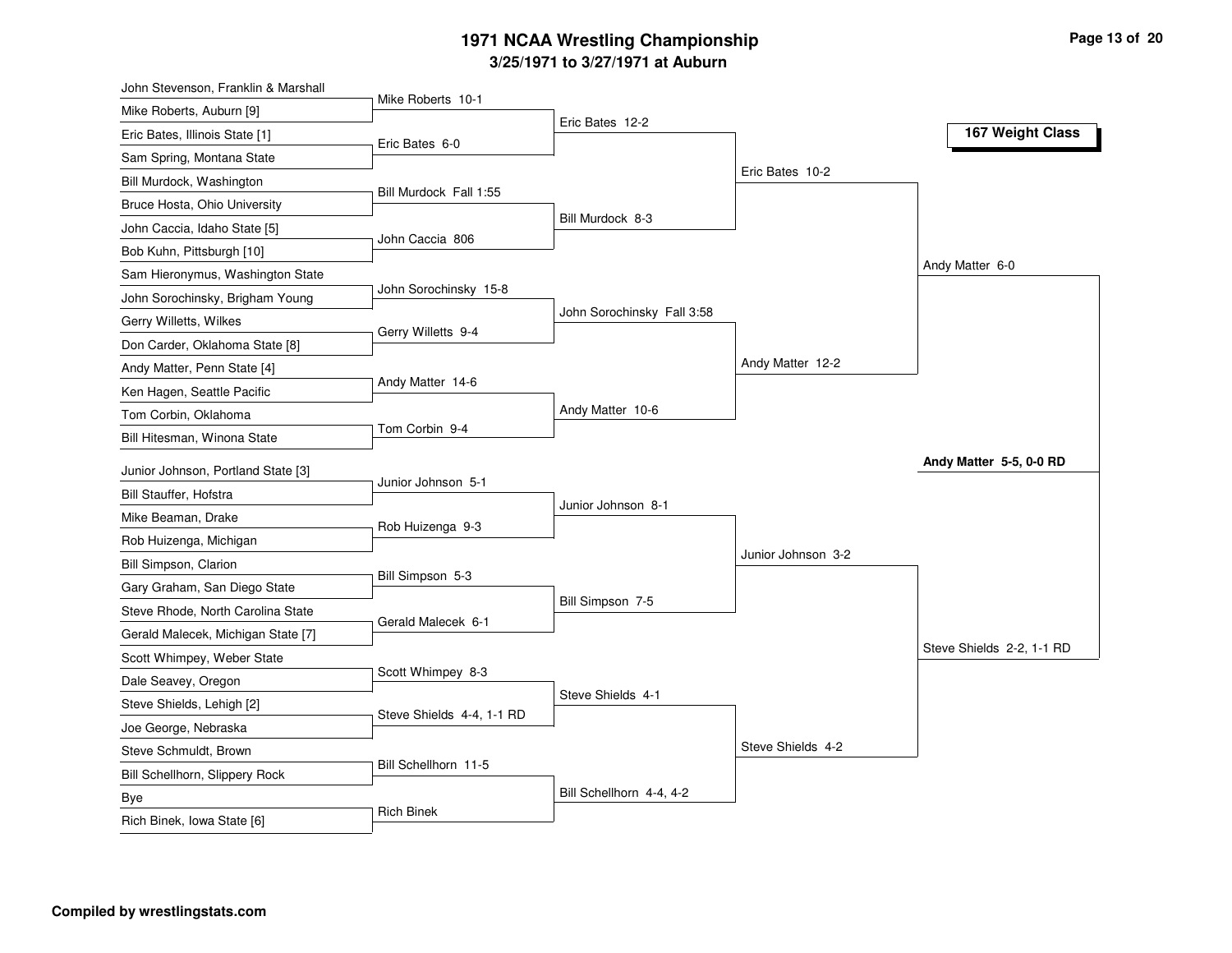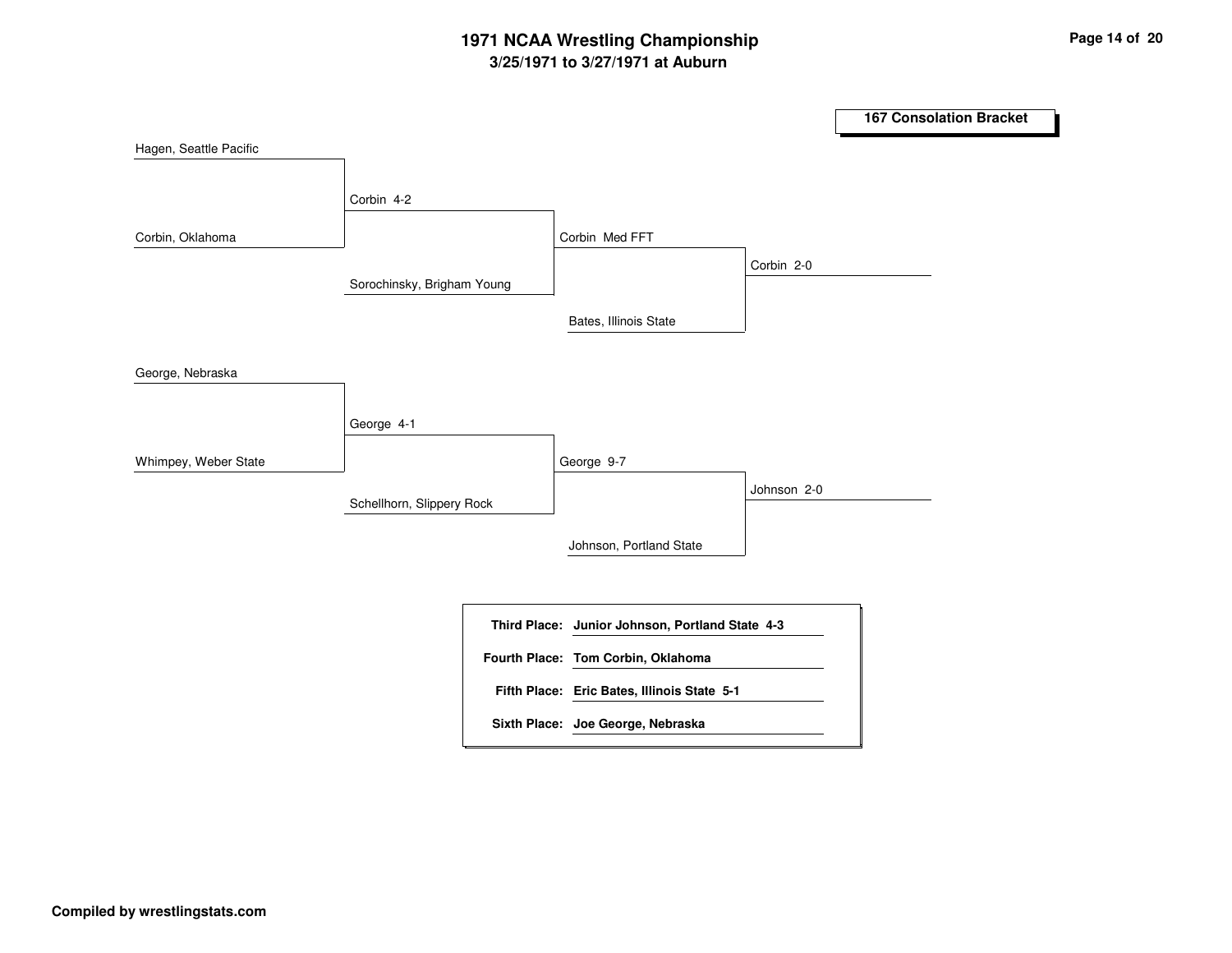# **3/25/1971 to 3/27/1971 at Auburn 1971 NCAA Wrestling Championship Page <sup>15</sup> of <sup>20</sup>**

| Hans Albrecht, Long Beach State      |                        |                          |                  |                    |
|--------------------------------------|------------------------|--------------------------|------------------|--------------------|
| Bye                                  | Hans Albrecht          | Scott Christie Fall 3:04 |                  |                    |
| Scott Christie, Lehigh [5]           | Scott Christie 18-2    |                          |                  | 177 Weight Class   |
| Jim Haug, Nebraska                   |                        |                          |                  |                    |
| Geoff Baum, Oklahoma State [1]       |                        |                          | Geoff Baum 2-1   |                    |
| Ray Ritacco, Army                    | Geoff Baum 15-4        |                          |                  |                    |
| Dave Van Meveren, New Mexico         |                        | Geoff Baum 7-4           |                  |                    |
| Chuck Arnold, Northwestern [10]      | Dave Van Meveren 10-4  |                          |                  |                    |
| Bye                                  |                        |                          |                  | Geoff Baum 6-4     |
| Pete Leiskau, Wisconsin              | Pete Leiskau           |                          |                  |                    |
| Bill Demaray, North Dakota State [4] |                        | Bill Demaray 6-2         |                  |                    |
| Tom Jones, Navy                      | Bill Demaray 10-3      |                          |                  |                    |
| Bill Hill, East Carolina             |                        |                          | Bill Demaray 5-4 |                    |
| Craig Tritch, Pittsburgh             | Craig Tritch Fall 6:11 |                          |                  |                    |
| Bruce Zindel, Michigan State [8]     |                        | Bruce Zindel 9-3         |                  |                    |
| Dave DeForest, Oregon                | Bruce Zindel 7-1       |                          |                  |                    |
|                                      |                        |                          |                  | Geoff Baum 10-3    |
| Rick Maras, Washington               | Don Cramer 8-6         |                          |                  |                    |
| Don Cramer, Gettysburg               |                        | Russ Johnson 11-2        |                  |                    |
| Larry Woods, New Hampshire           | Russ Johnson Fall 4:07 |                          |                  |                    |
| Russ Johnson, Ohio University [3]    |                        |                          | Al Nacin 12-7    |                    |
| John Prorios, Arizona                | Al Nacin 10-4          |                          |                  |                    |
| Al Nacin, Iowa State [7]             |                        | Al Nacin Fall 5:33       |                  |                    |
| Tom Corbo, John Carroll              | Tom Corbo              |                          |                  |                    |
| Bye                                  |                        |                          |                  | Al Nacin Fall 6:48 |
| Rich Ragan, Maryland                 | Scott Tennis 7-3       |                          |                  |                    |
| Scott Tennis, Utah [6]               |                        | Scott Tennis 8-4         |                  |                    |
| Mike Allison, Colorado               | Pat Farner Fall 6:49   |                          |                  |                    |
| Pat Farner, Cal Poly-SLO [9]         |                        |                          |                  |                    |
| Tucker Thompson, Oklahoma            | Jim Crumley Fall 3:50  |                          | Jim Crumley 6-4  |                    |
| Jim Crumley, Oregon State [2]        |                        |                          |                  |                    |
| Bye                                  | John Bedtke            | Jim Crumley Fall 4:27    |                  |                    |
| John Bedtke, Winona State            |                        |                          |                  |                    |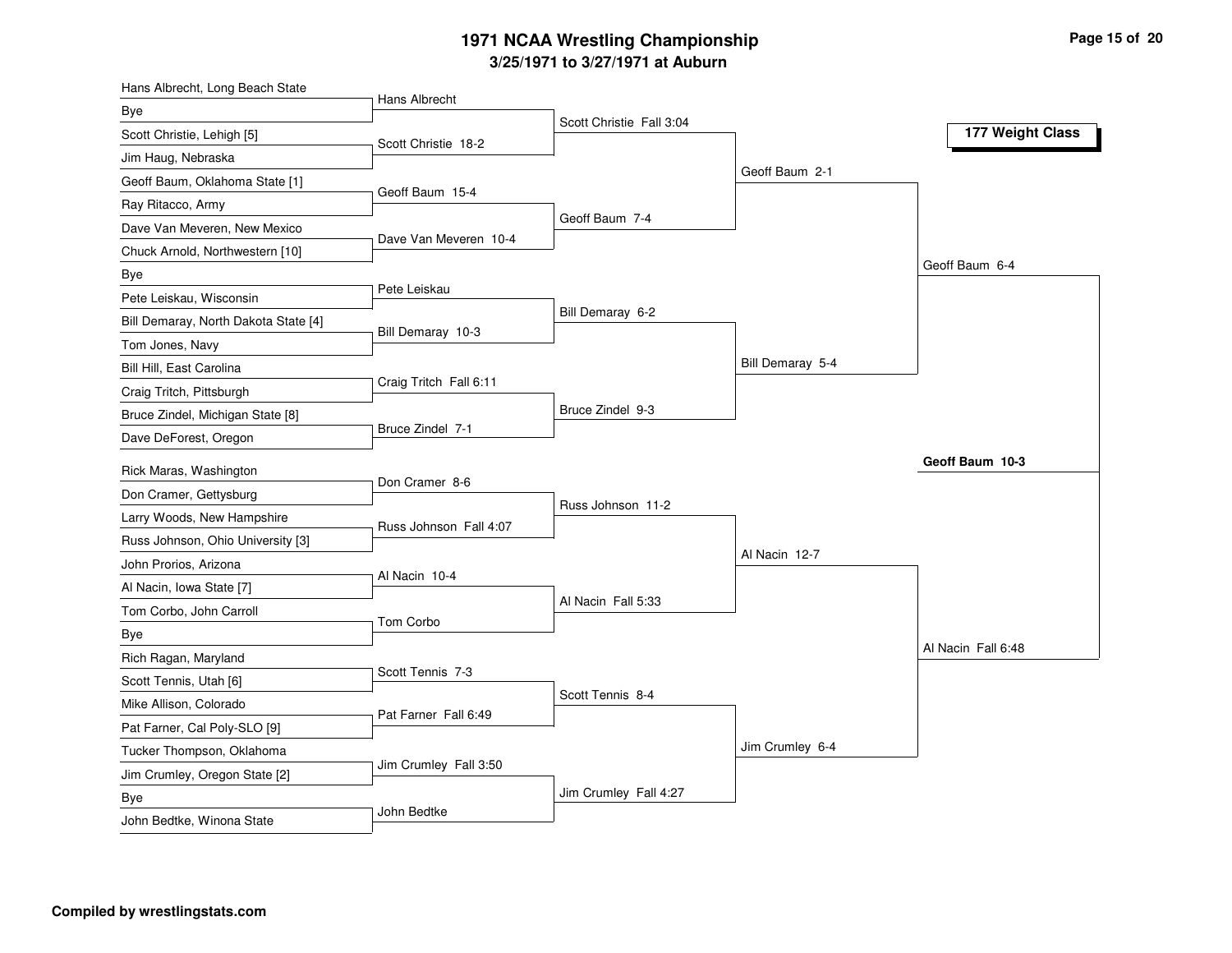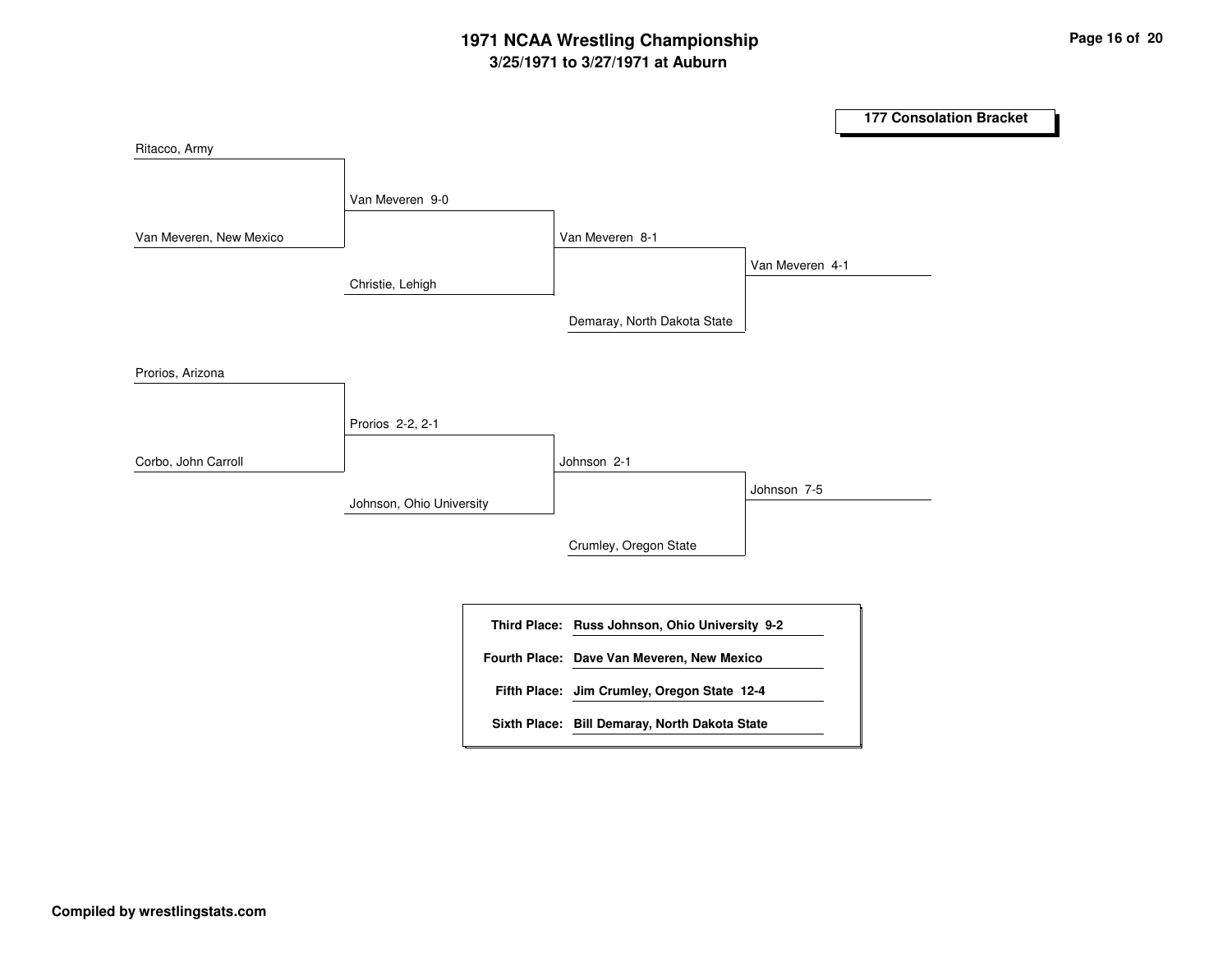# **3/25/1971 to 3/27/1971 at Auburn 1971 NCAA Wrestling Championship Page <sup>17</sup> of <sup>20</sup>**

| Bryan Hage, Minnesota State        | Dave Ciolek Fall 6:07    |                       |                        |                        |
|------------------------------------|--------------------------|-----------------------|------------------------|------------------------|
| Dave Ciolek, Michigan State [5]    |                          | Dave Ciolek Fall 3:40 |                        |                        |
| Kirk Thorburn, California-Berkeley | George Zguris 7-4        |                       |                        | 190 Weight Class       |
| George Zguris, Massachusetts       |                          |                       |                        |                        |
| Mike Fiorini, Illinois State       |                          |                       | Ben Peterson Fall 4:49 |                        |
| Ben Peterson, Iowa State [1]       | Ben Peterson 5-1         |                       |                        |                        |
| Ted Madden, Princeton              |                          | Ben Peterson 15-1     |                        |                        |
| Rich Hinebaugh, Air Force          | Ted Madden 6-3           |                       |                        |                        |
| Tom Hutchinson, Lehigh             |                          |                       |                        | Ben Peterson Fall 6:14 |
| Bill Allen, Washington [4]         | Tom Hutchinson 13-5      |                       |                        |                        |
| John Byrd, Missouri                |                          | Tom Hutchinson 12-6   |                        |                        |
| Dennis Scott, Cal State-Chico      | John Byrd 13-13, 4-0     |                       |                        |                        |
| Roy Baker, Temple [8]              |                          |                       | Tom Hutchinson 6-5     |                        |
| Tom Gay, East Carolina             | Tom Gay 6-2              |                       |                        |                        |
| Dennis Alf, Wyoming                |                          | Dennis Alf 4-3        |                        |                        |
| Bob Swanson, UCLA                  | Dennis Alf 5-3           |                       |                        |                        |
| Vince Paolano, Syracuse [3]        |                          |                       |                        | Ben Peterson 11-6      |
| Randy Omvig, Northern Iowa         | Vince Paolano 6-1        |                       |                        |                        |
| Kevin Michaels, Virginia           |                          | Vince Paolano 9-4     |                        |                        |
| Mike Brundage, Oklahoma            | Mike Brundage 8-2        |                       |                        |                        |
| Ben Dew, Weber State [7]           |                          |                       |                        |                        |
|                                    |                          |                       | Vince Paolano 7-4      |                        |
|                                    | Jim Metzler 9-4          |                       |                        |                        |
| Jim Metzler, Purdue                |                          | Ritchie Starr 3-2     |                        |                        |
| Ron Tacha, Kansas State [9]        | Ritchie Starr Fall 0:39  |                       |                        |                        |
| Ritchie Starr, Harvard             |                          |                       |                        | Vince Paolano 6-4      |
| John Hohman, New York University   | Steve Newman 3-2         |                       |                        |                        |
| Steve Newman, Western Michigan     |                          | Gary Maiolfi 4-0      |                        |                        |
| Gary Maiolfi, Cal Poly-SLO [6]     | Gary Maiolfi 3-0         |                       |                        |                        |
| Mike Dorr, Colorado State          |                          |                       |                        |                        |
| Paul Zander, Iowa [2]              | Paul Zander Fall 9:26 OT |                       | Bill Bragg 8-1         |                        |
| Greg Strobel, Oregon State [10]    |                          |                       |                        |                        |
| Bye<br>Bill Bragg, Colorado        | <b>Bill Bragg</b>        | Bill Bragg Fall 3:00  |                        |                        |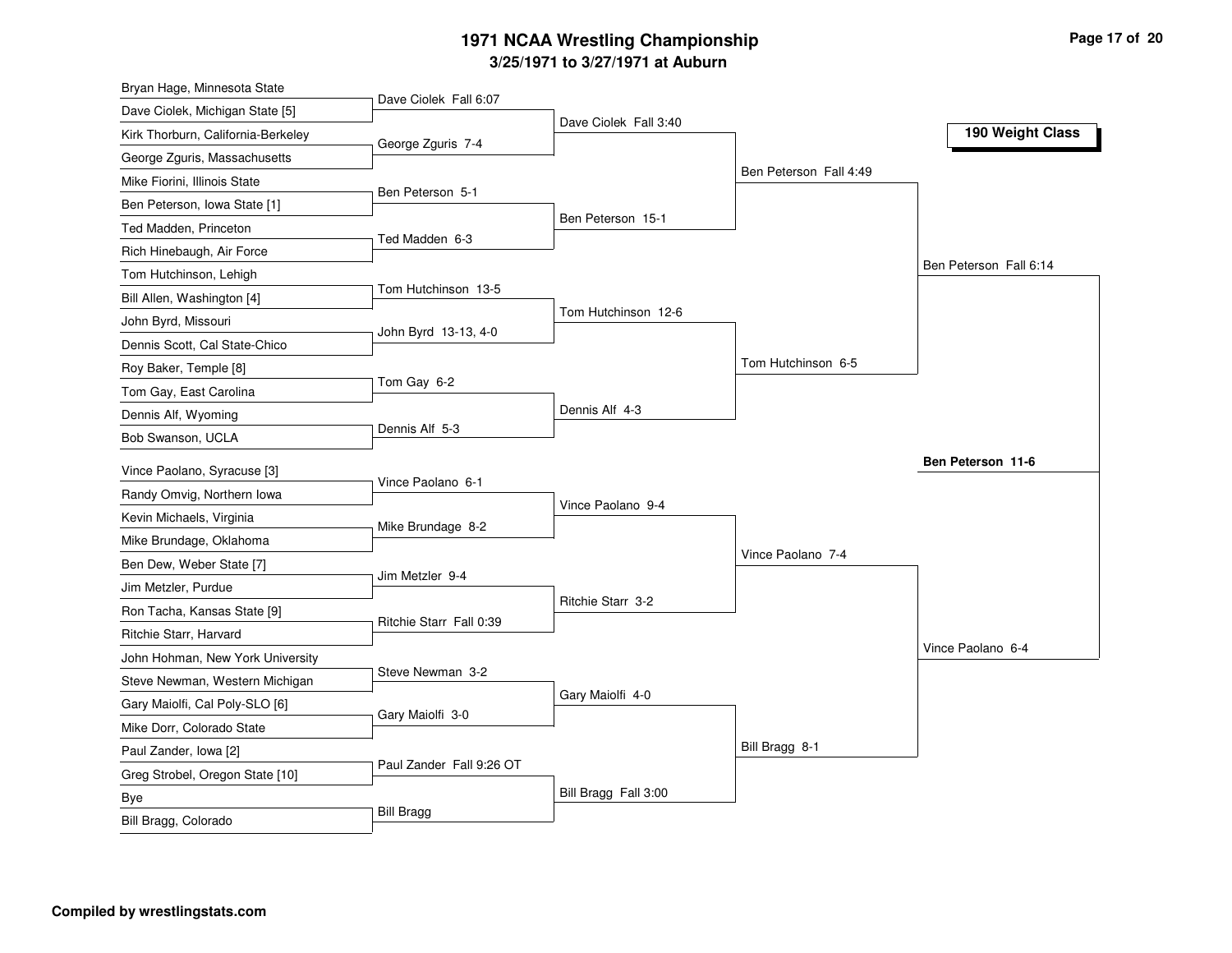# **3/25/1971 to 3/27/1971 at Auburn 1971 NCAA Wrestling Championship Page <sup>18</sup> of <sup>20</sup>**

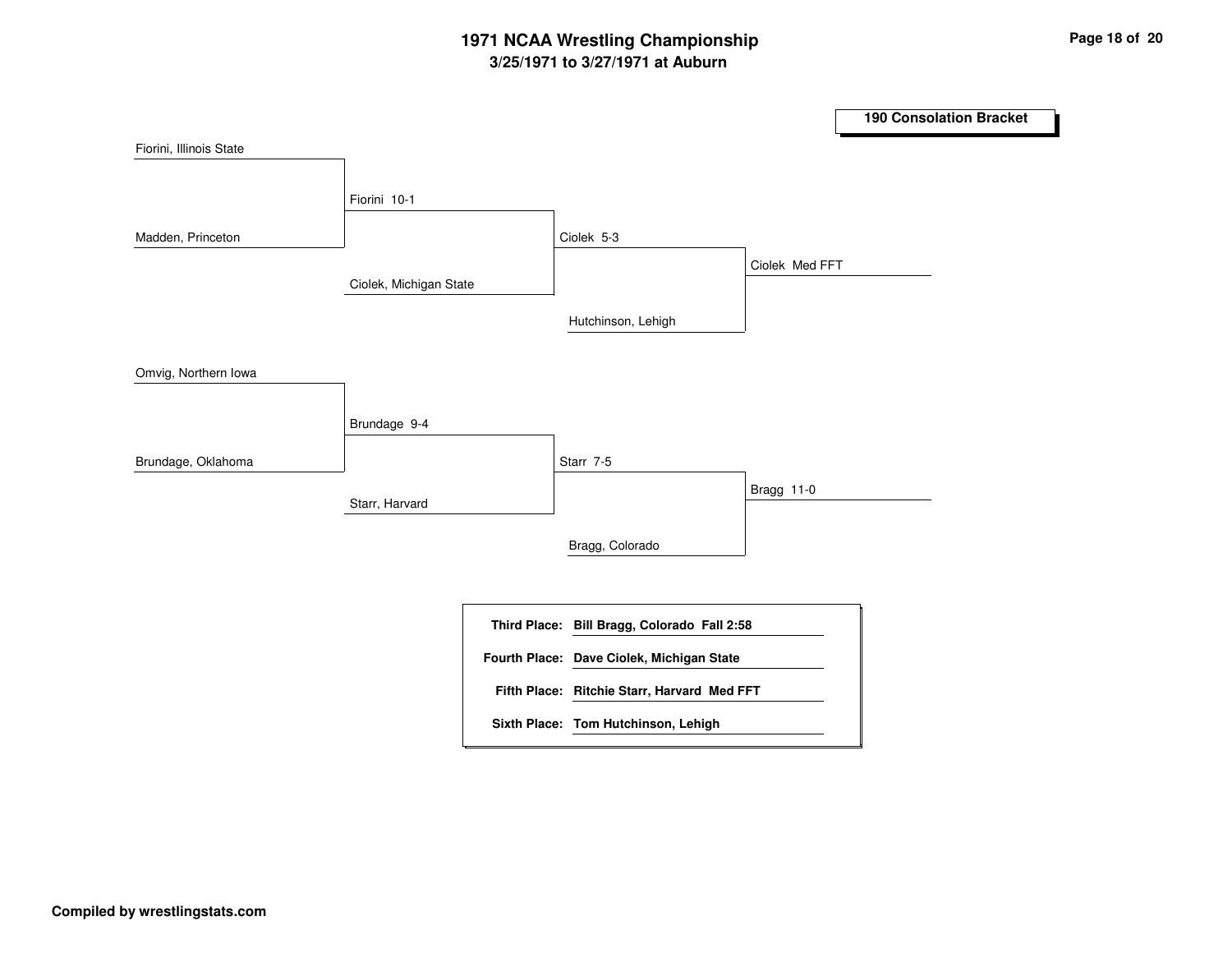# **3/25/1971 to 3/27/1971 at Auburn 1971 NCAA Wrestling Championship Page <sup>19</sup> of <sup>20</sup>**

| John Griffith, Air Force             | John Griffith            |                          |                              |                         |
|--------------------------------------|--------------------------|--------------------------|------------------------------|-------------------------|
| Bye                                  |                          | Greg Wojciechowski 7-2   |                              |                         |
| Greg Wojciechowski, Toledo [1]       | Greg Wojciechowski 3-0   |                          |                              | <b>UNL Weight Class</b> |
| Bill Luttrell, Oklahoma              |                          |                          |                              |                         |
| Phil Gustafson, Notre Dame           | Phil Gustafson 8-4       |                          | Greg Wojciechowski Fall 6:21 |                         |
| Mike Jacques, New York University    |                          |                          |                              |                         |
| Al Thompson, Auburn                  | Jim Hagen 9-6            | Phil Gustafson Fall 2:37 |                              |                         |
| Jim Hagen, Oregon State [5]          |                          |                          |                              |                         |
| Carl Dambman, Massachusetts          |                          |                          |                              | Greg Wojciechowski 2-1  |
| Max Hunter, Idaho State              | Max Hunter Fall 5:41     |                          |                              |                         |
| Jim Shields, Oklahoma State [8]      | Jim Shields 7-5          | Jim Shields 5-4          |                              |                         |
| Dennis Pierro, Minnesota State       |                          |                          |                              |                         |
| Jim Krapf, Alabama [9]               |                          |                          | Jim Shields 1-1, 1-1 RD      |                         |
| Geary Murdock, Iowa State [4]        | Geary Murdock 14-1       |                          |                              |                         |
| Gary Donatelli, Indiana              |                          | Geary Murdock 14-4       |                              |                         |
| Dan Felix, California-Berkeley       | Gary Donatelli Fall 4:10 |                          |                              |                         |
| Herman Pettigrew, Ashland            |                          |                          |                              | Greg Wojciechowski 5-3  |
| <b>Bye</b>                           | Herman Pettigrew         |                          |                              |                         |
| Charles Dressel, Princeton           |                          | Herman Pettigrew 7-3     |                              |                         |
| Bill Osborne, Indiana State [7]      | Bill Osborne 8-1         |                          |                              |                         |
| Ron Fandrick, Northern Michigan [10] |                          |                          | Wayne Karney Fall 6:30       |                         |
| Wayne Karney, Portland State [3]     | Wayne Karney 5-4         |                          |                              |                         |
| Ken Tams, Brigham Young              |                          | Wayne Karney 5-1         |                              |                         |
| Kent Gardner, West Chester           | Kent Gardner Fall 3:37   |                          |                              |                         |
| Frank Walsh, Brown                   |                          |                          |                              | Dave Joyner 1-1, 1-1 RD |
| Dwight Hemmerling, Kansas State      | Dwight Hemmerling 6-1    |                          |                              |                         |
| Dave Joyner, Penn State [2]          |                          | Dave Joyner Fall 3:21    |                              |                         |
| Dan Widmer, UCLA                     | Dave Joyner 3-0          |                          |                              |                         |
| Tim Kopitar, Cal Poly-SLO [6]        |                          |                          | Dave Joyner 5-1              |                         |
| Ben Lewis, Michigan State            | Ben Lewis 2-2, 1-0       |                          |                              |                         |
| Bye                                  | Dale Morgan              | Ben Lewis 2-1            |                              |                         |
|                                      |                          |                          |                              |                         |